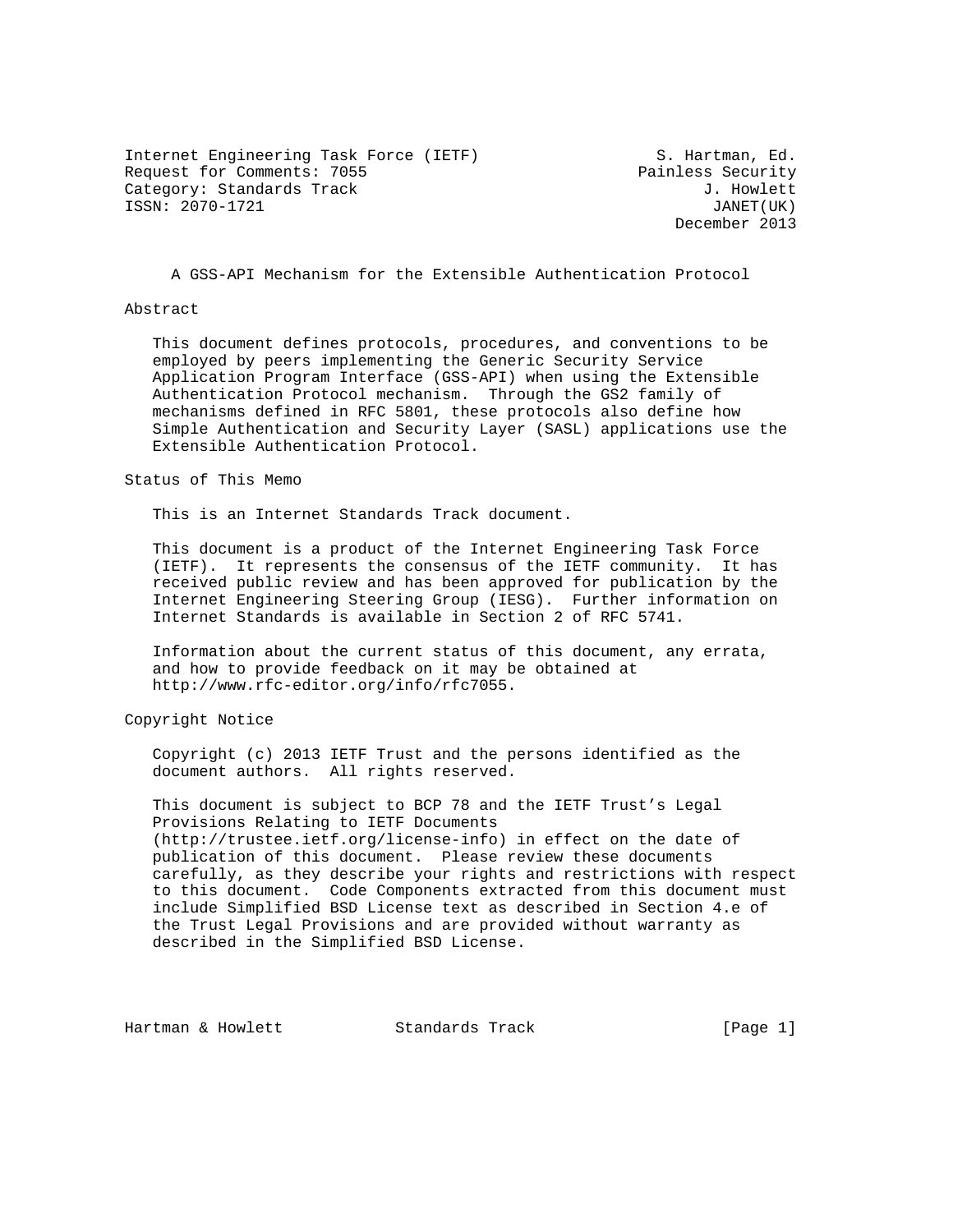Table of Contents

| 3.2. Internationalization of Names 10                  |  |
|--------------------------------------------------------|--|
|                                                        |  |
|                                                        |  |
| 3.5. Proxy Verification of Acceptor Name 11            |  |
|                                                        |  |
|                                                        |  |
| 5.1. Mechanisms and Encryption Types 14                |  |
| 5.2. Processing Received Tokens 15                     |  |
|                                                        |  |
|                                                        |  |
|                                                        |  |
| 5.4.2. Acceptor Name Request 17                        |  |
|                                                        |  |
|                                                        |  |
| 5.5.1. EAP Request Subtoken 19                         |  |
| 5.5.2. EAP Response Subtoken 19                        |  |
|                                                        |  |
|                                                        |  |
| 5.6.2. GSS Channel Bindings Subtoken 20                |  |
|                                                        |  |
|                                                        |  |
|                                                        |  |
|                                                        |  |
|                                                        |  |
|                                                        |  |
|                                                        |  |
|                                                        |  |
|                                                        |  |
|                                                        |  |
|                                                        |  |
| 7.4. RADIUS Attribute Assignments 27                   |  |
| 7.5. Registration of the EAP-AES128 SASL Mechanisms 28 |  |
|                                                        |  |
|                                                        |  |
|                                                        |  |
|                                                        |  |
|                                                        |  |
| Appendix A. Pre-publication RADIUS VSA 33              |  |

Hartman & Howlett Standards Track [Page 2]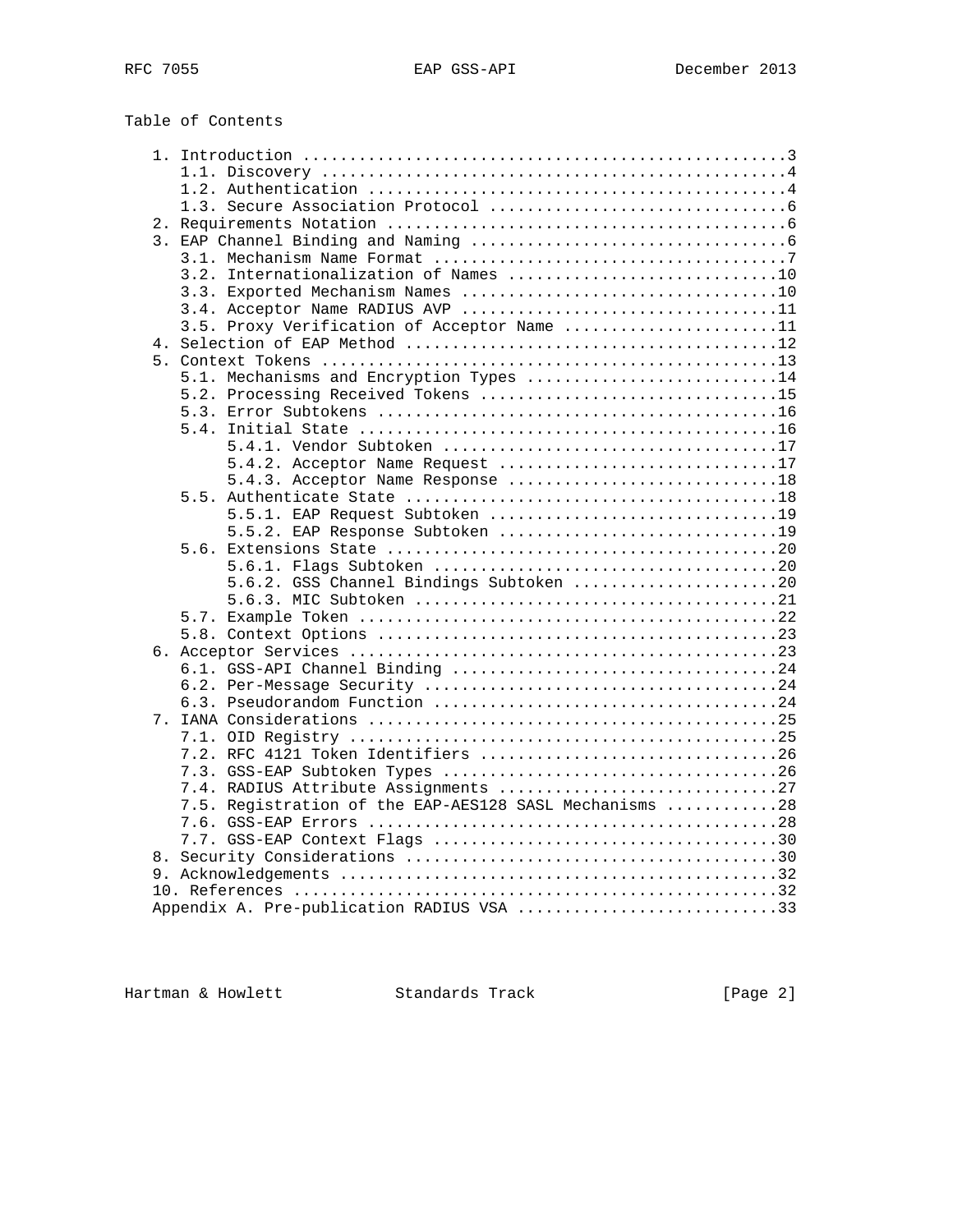## 1. Introduction

 The Application Bridging for Federated Access Beyond Web (ABFAB) document [ABFAB-ARCH] describes an architecture for providing federated access management to applications using the Generic Security Service Application Programming Interface (GSS-API) [RFC2743] and Simple Authentication and Security Layer (SASL) [RFC4422]. This specification provides the core mechanism for bringing federated authentication to these applications.

 The Extensible Authentication Protocol (EAP) [RFC3748] defines a framework for authenticating a network access client and server in order to gain access to a network. A variety of different EAP methods are in wide use; one of EAP's strengths is that for most types of credentials in common use, there is an EAP method that permits the credential to be used.

 EAP is often used in conjunction with a backend Authentication, Authorization and Accounting (AAA) server via RADIUS [RFC3579] or Diameter [RFC4072]. In this mode, the Network Access Server (NAS) simply tunnels EAP packets over the backend authentication protocol to a home EAP/AAA server for the client. After EAP succeeds, the backend authentication protocol is used to communicate key material to the NAS. In this mode, the NAS need not be aware of or have any specific support for the EAP method used between the client and the home EAP server. The client and EAP server share a credential that depends on the EAP method; the NAS and AAA server share a credential based on the backend authentication protocol in use. The backend authentication server acts as a trusted third party, enabling network access even though the client and NAS may not actually share any common authentication methods. As described in the architecture document [ABFAB-ARCH], using AAA proxies, this mode can be extended beyond one organization to provide federated authentication for network access.

 The GSS-API provides a generic framework for applications to use security services including authentication and per-message data security. Between protocols that support GSS-API directly or protocols that support SASL [RFC4422], many application protocols can use GSS-API for security services. However, with the exception of Kerberos [RFC4121], few GSS-API mechanisms are in wide use on the Internet. While GSS-API permits an application to be written independent of the specific GSS-API mechanism in use, there is no facility to separate the server from the implementation of the mechanism as there is with EAP and backend authentication servers.

Hartman & Howlett **Standards Track** [Page 3]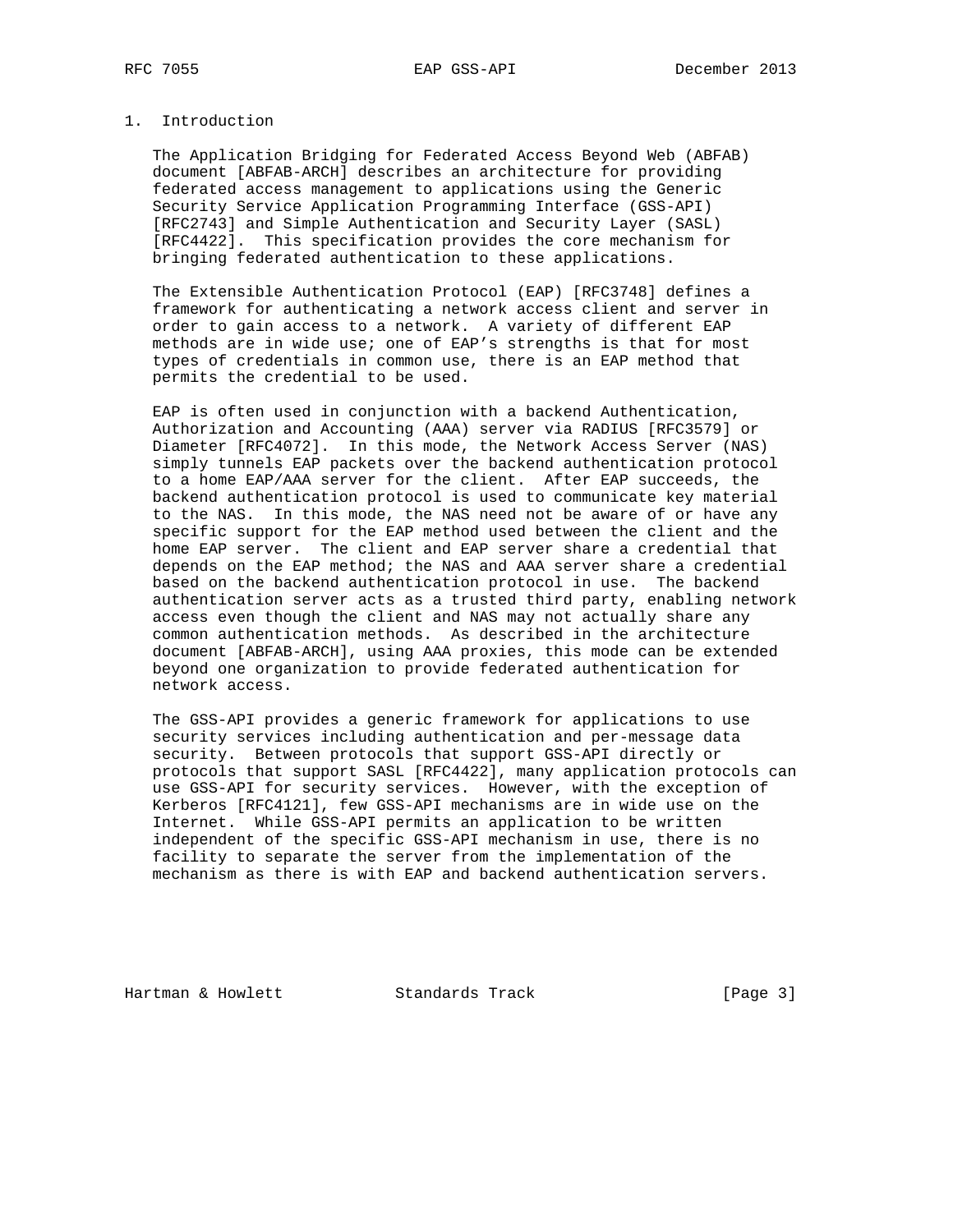The goal of this specification is to combine GSS-API's support for application protocols with EAP/AAA's support for common credential types and for authenticating to a server without requiring that server to specifically support the authentication method in use. In addition, this specification supports the architectural goal of transporting attributes about subjects to relying parties. Together this combination will provide federated authentication and authorization for GSS-API applications. This specification meets the applicability requirements for EAP to application authentication [RFC7057].

 This mechanism is a GSS-API mechanism that encapsulates an EAP conversation. From the perspective of RFC 3748, this specification defines a new lower-layer protocol for EAP. From the perspective of the application, this specification defines a new GSS-API mechanism.

 Section 1.3 of [RFC5247] outlines the typical conversation between EAP peers where an EAP key is derived:

 Phase 0: Discovery Phase 1: Authentication 1a: EAP authentication 1b: AAA Key Transport (optional) Phase 2: Secure Association Protocol 2a: Unicast Secure Association 2b: Multicast Secure Association (optional)

#### 1.1. Discovery

 GSS-API peers discover each other and discover support for GSS-API in an application-dependent mechanism. SASL [RFC4422] describes how discovery of a particular SASL mechanism such as a GSS-API EAP mechanism is conducted. The Simple and Protected Negotiation mechanism (SPNEGO) [RFC4178] provides another approach for discovering what GSS-API mechanisms are available. The specific approach used for discovery is out of scope for this mechanism.

# 1.2. Authentication

 GSS-API authenticates a party called the "GSS-API initiator" to the GSS-API acceptor, optionally providing authentication of the acceptor to the initiator. Authentication starts with a mechanism-specific message called a "context token" sent from the initiator to the acceptor. The acceptor responds, followed by the initiator, and so on until authentication succeeds or fails. GSS-API context tokens are reliably delivered by the application using GSS-API. The application is responsible for in-order delivery and retransmission.

Hartman & Howlett **Standards Track** [Page 4]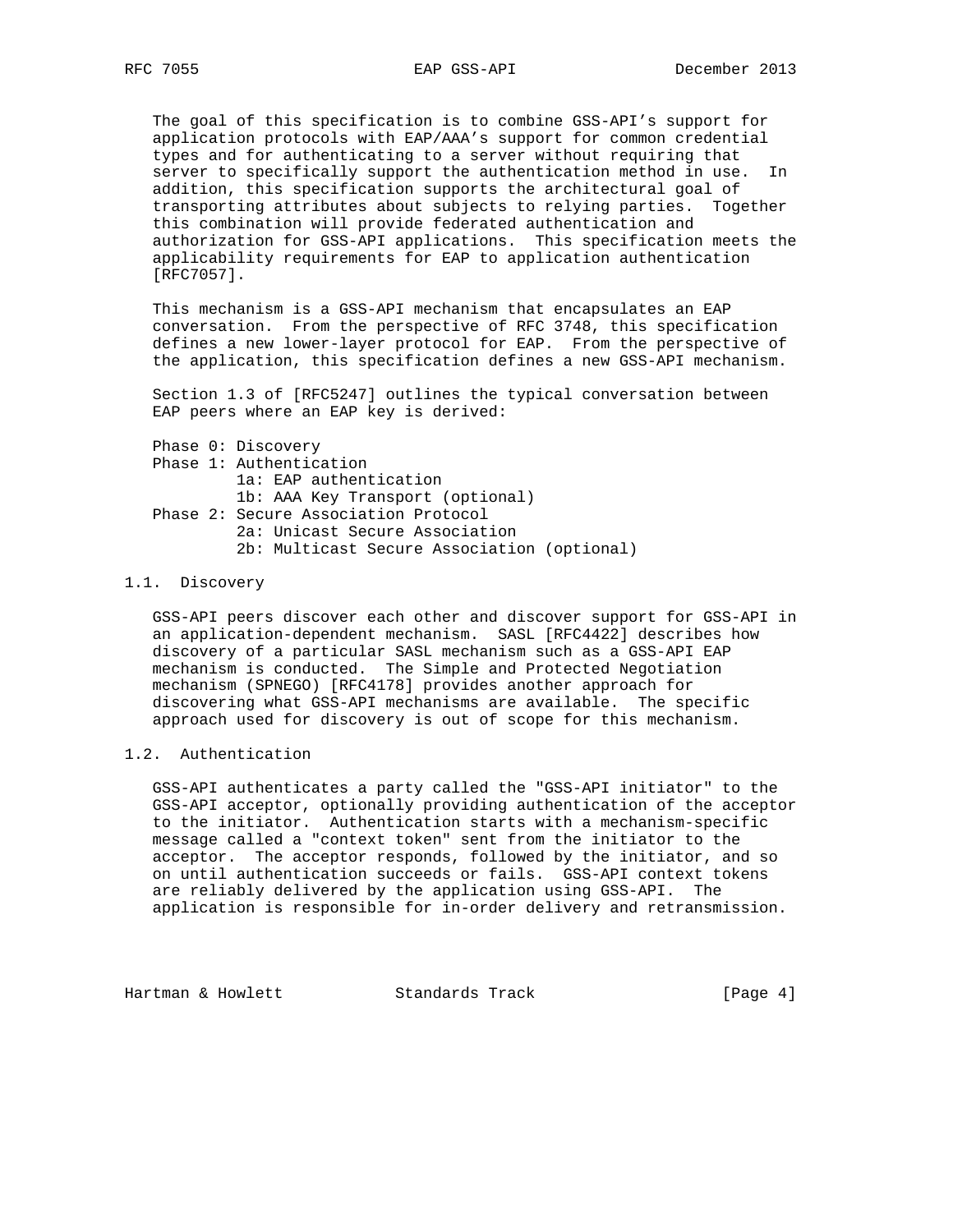EAP authenticates a party called a "peer" to a party called the "EAP server". A third party called an "EAP pass-through authenticator" may decapsulate EAP messages from a lower layer and re-encapsulate them into a AAA protocol. The term EAP authenticator refers to whichever of the pass-through authenticator or EAP server receives the lower-layer EAP packets. The first EAP message travels from the authenticator to the peer; a GSS-API message is sent from the initiator to acceptor to prompt the authenticator to send the first EAP message. The EAP peer maps onto the GSS-API initiator. The role of the GSS-API acceptor is split between the EAP authenticator and the EAP server. When these two entities are combined, the division resembles GSS-API acceptors in other mechanisms. When a more typical deployment is used and there is a pass-through authenticator, most context establishment takes place on the EAP server and per-message operations take place on the authenticator. EAP messages from the peer to the authenticator are called responses; messages from the authenticator to the peer are called requests.

 Because GSS-API applications provide guaranteed delivery of context tokens, the EAP retransmission timeout MUST be infinite and the EAP layer MUST NOT retransmit a message.

 This specification permits a GSS-API acceptor to hand off the processing of the EAP packets to a remote EAP server by using AAA protocols such as RADIUS, Transport Layer Security (TLS) Encryption thereof [RFC6929], or Diameter. In this case, the GSS-API acceptor acts as an EAP pass-through authenticator. The pass-through authenticator is responsible for retransmitting AAA messages if a response is not received from the AAA server. If a response cannot be received, then the authenticator generates an error at the GSS-API level. If EAP authentication is successful, and where the chosen EAP method supports key derivation, EAP keying material may also be derived. If a AAA protocol is used, this can also be used to replicate the EAP Key from the EAP server to the EAP authenticator.

See Section 5 for details of the authentication exchange.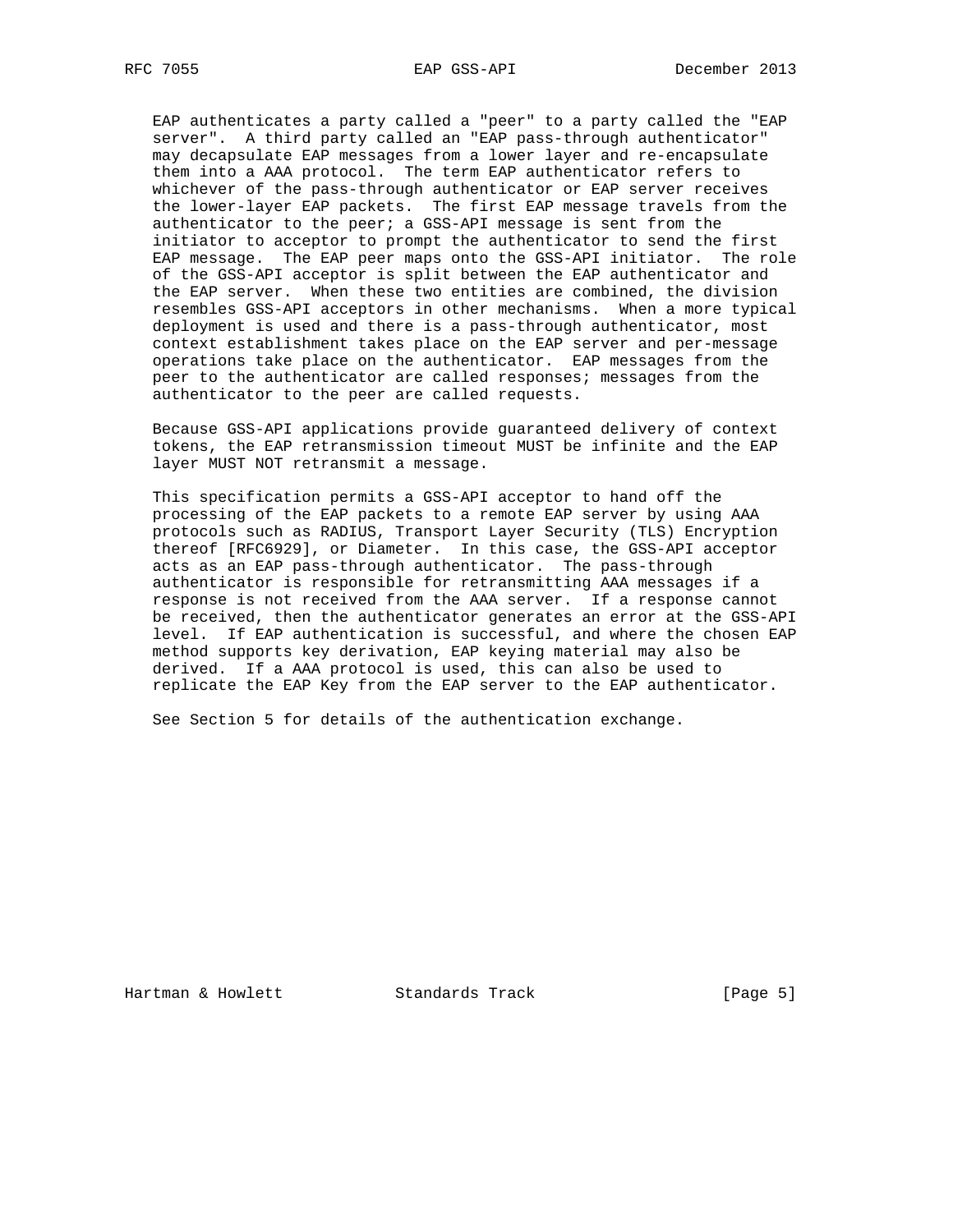# 1.3. Secure Association Protocol

 After authentication succeeds, GSS-API provides a number of per message security services that can be used:

 GSS\_Wrap() provides integrity and optional confidentiality for a message.

 GSS\_GetMIC() provides integrity protection for data sent independently of the GSS-API

GSS\_Pseudo\_random [RFC4401] provides key derivation functionality.

 These services perform a function similar to secure association protocols in network access. Like secure association protocols, these services need to be performed near the authenticator/acceptor even when a AAA protocol is used to separate the authenticator from the EAP server. The key used for these per-message services is derived from the EAP key; the EAP peer and authenticator derive this key as a result of a successful EAP authentication. In the case that the EAP authenticator is acting as a pass-through, it obtains it via the AAA protocol. See Section 6 for details.

2. Requirements Notation

 The key words "MUST", "MUST NOT", "REQUIRED", "SHALL", "SHALL NOT", "SHOULD", "SHOULD NOT", "RECOMMENDED", "MAY", and "OPTIONAL" in this document are to be interpreted as described in [RFC2119].

3. EAP Channel Binding and Naming

 EAP authenticates a user to a realm. The peer knows that it has exchanged authentication with an EAP server in a given realm. Today, the peer does not typically know which NAS it is talking to securely. That is often fine for network access. However, privileges to delegate to a chat server seem very different than privileges for a file server or trading site. Also, an EAP peer knows the identity of the home realm, but perhaps not even the visited realm.

 In contrast, GSS-API takes a name for both the initiator and acceptor as inputs to the authentication process. When mutual authentication is used, both parties are authenticated. The granularity of these names is somewhat mechanism dependent. In the case of the Kerberos mechanism, the acceptor name typically identifies both the protocol in use (such as IMAP) and the specific instance of the service being connected to. The acceptor name almost always identifies the administrative domain providing service.

Hartman & Howlett **Standards Track** [Page 6]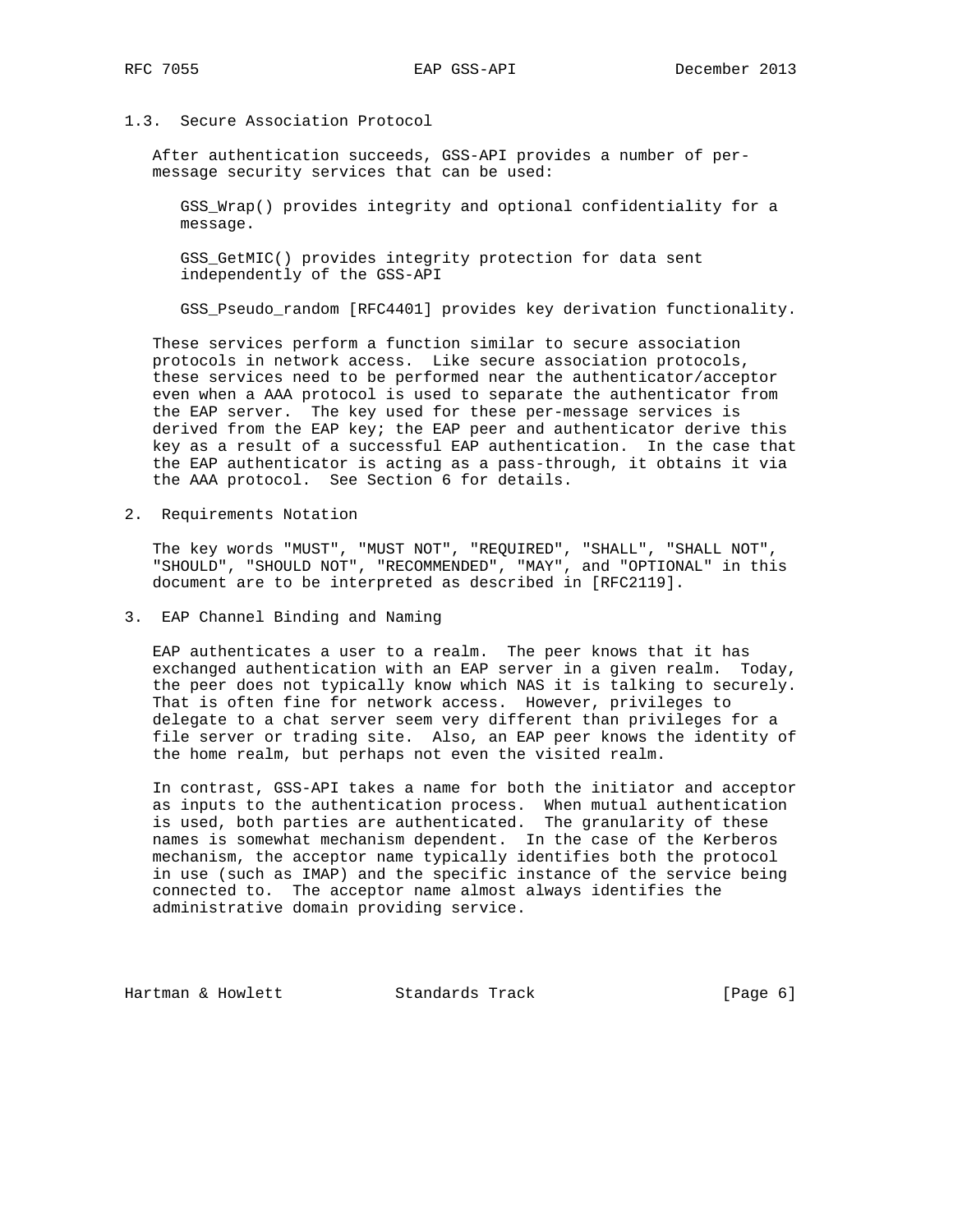A GSS-API EAP mechanism needs to provide GSS-API naming semantics in order to work with existing GSS-API applications. EAP channel binding [RFC6677] is used to provide GSS-API naming semantics. Channel binding sends a set of attributes from the peer to the EAP server either as part of the EAP conversation or as part of a secure association protocol. In addition, attributes are sent in the backend authentication protocol from the authenticator to the EAP server. The EAP server confirms the consistency of these attributes. Confirming attribute consistency also involves checking consistency against a local policy database as discussed in Section 3.5. In particular, the peer sends the name of the acceptor it is authenticating to as part of channel binding. The acceptor sends its full name as part of the backend authentication protocol. The EAP server confirms consistency of the names.

 EAP channel binding is easily confused with a facility in GSS-API also called "channel binding". GSS-API channel binding provides protection against man-in-the-middle attacks when GSS-API is used as authentication inside some tunnel; it is similar to a facility called "cryptographic binding" in EAP. See [RFC5056] for a discussion of the differences between these two facilities and Section 6.1 for how GSS-API channel binding is handled in this mechanism.

#### 3.1. Mechanism Name Format

 Before discussing how the initiator and acceptor names are validated in the AAA infrastructure, it is necessary to discuss what composes a name for an EAP GSS-API mechanism. GSS-API permits several types of generic names to be imported using GSS\_Import\_name(). Once a mechanism is chosen, these names are converted into a mechanism specific name called a "Mechanism Name". Note that a Mechanism Name is the name of an initiator or acceptor, not of a GSS-API mechanism. This section first discusses the mechanism name form and then discusses what name forms are supported.

Hartman & Howlett **Standards Track** [Page 7]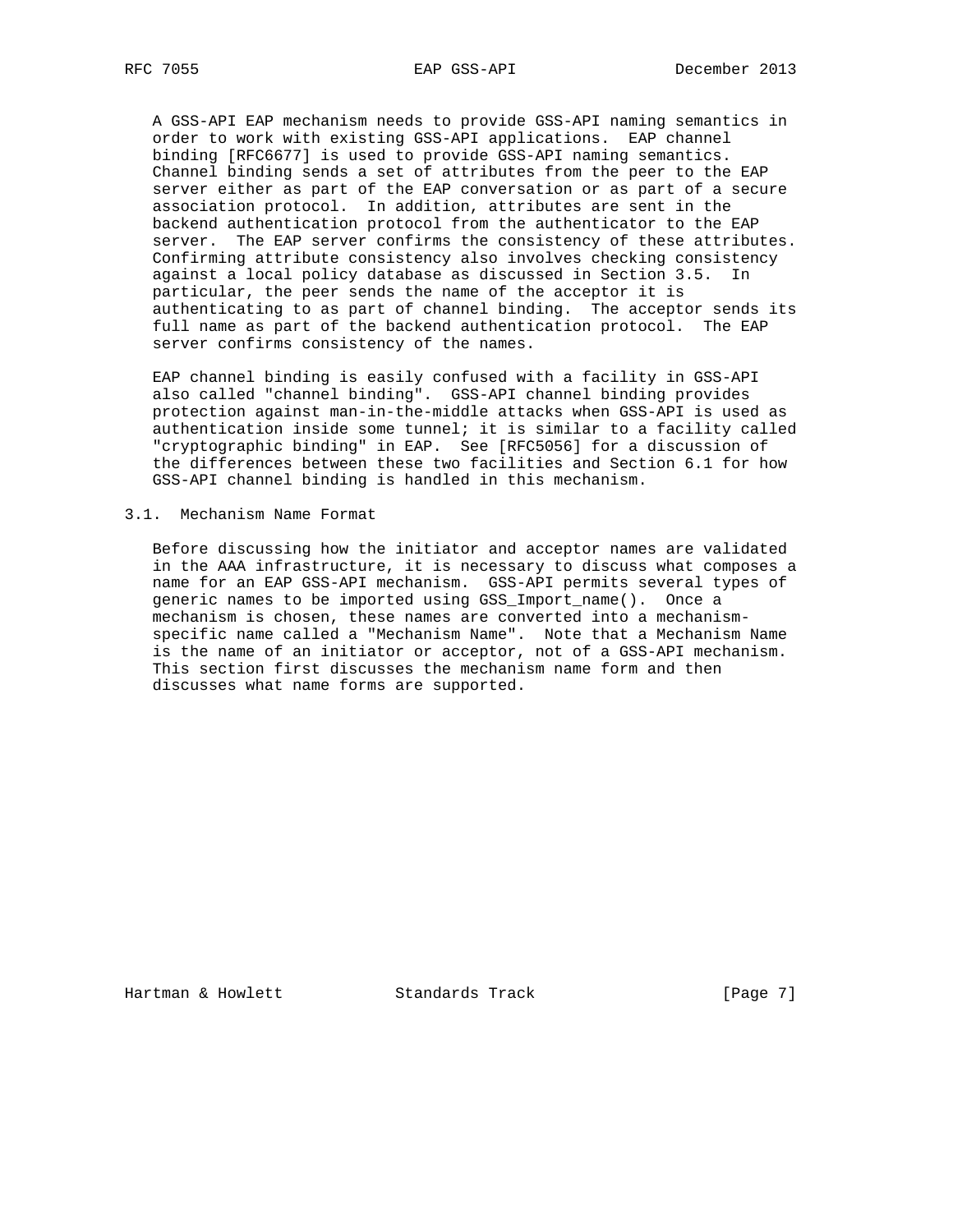The string representation of the GSS-EAP mechanism name has the following ABNF [RFC5234] representation:

 $char-normal =  $\frac{8x00-2E}{8x30-3F}/\frac{8x41-5B}{8x5D-FF}$$ char-escaped = "\"  $x2F / "$ \"  $*x40 / "$ \"  $*x5C$  name-char = char-normal / char-escaped name-string = 1\*name-char user-or-service = name-string host = [name-string] realm = name-string service-specific = name-string service-specifics = service-specific 0\*("/" service-specifics) name = user-or-service ["/" host [ "/" service-specifics]] [ "@" realm ]

 Special characters appearing in a name can be backslash escaped to avoid their special meanings. For example, "\\" represents a literal backslash. This escaping mechanism is a property of the string representation; if the components of a name are transported in some mechanism that will keep them separate without backslash escaping, then backslash SHOULD have no special meaning.

 The user-or-service component is similar to the portion of a network access identifier (NAI) before the '@' symbol for initiator names and the service name from the registry of GSS-API host-based services in the case of acceptor names [GSS-IANA]. The NAI specification provides rules for encoding and string preparation in order to support internationalization of NAIs; implementations of this mechanism MUST NOT prepare the user-or-service according to these rules; see Section 3.2 for internationalization of this mechanism. The host portion is empty for initiators and typically contains the domain name of the system on which an acceptor service is running. Some services MAY require additional parameters to distinguish the entity being authenticated against. Such parameters are encoded in the service-specifics portion of the name. The EAP server MUST reject authentication of any acceptor name that has a non-empty service-specifics component unless the EAP server understands the service-specifics and authenticates them. The interpretation of the service-specifics is scoped by the user-or-service portion. The realm is similar to the realm portion of a NAI for initiator names; again the NAI specification's internationalization rules MUST NOT be applied to the realm. The realm is the administrative realm of a service for an acceptor name.

 The string representation of this name form is designed to be generally compatible with the string representation of Kerberos names defined in [RFC1964].

Hartman & Howlett **Standards Track** [Page 8]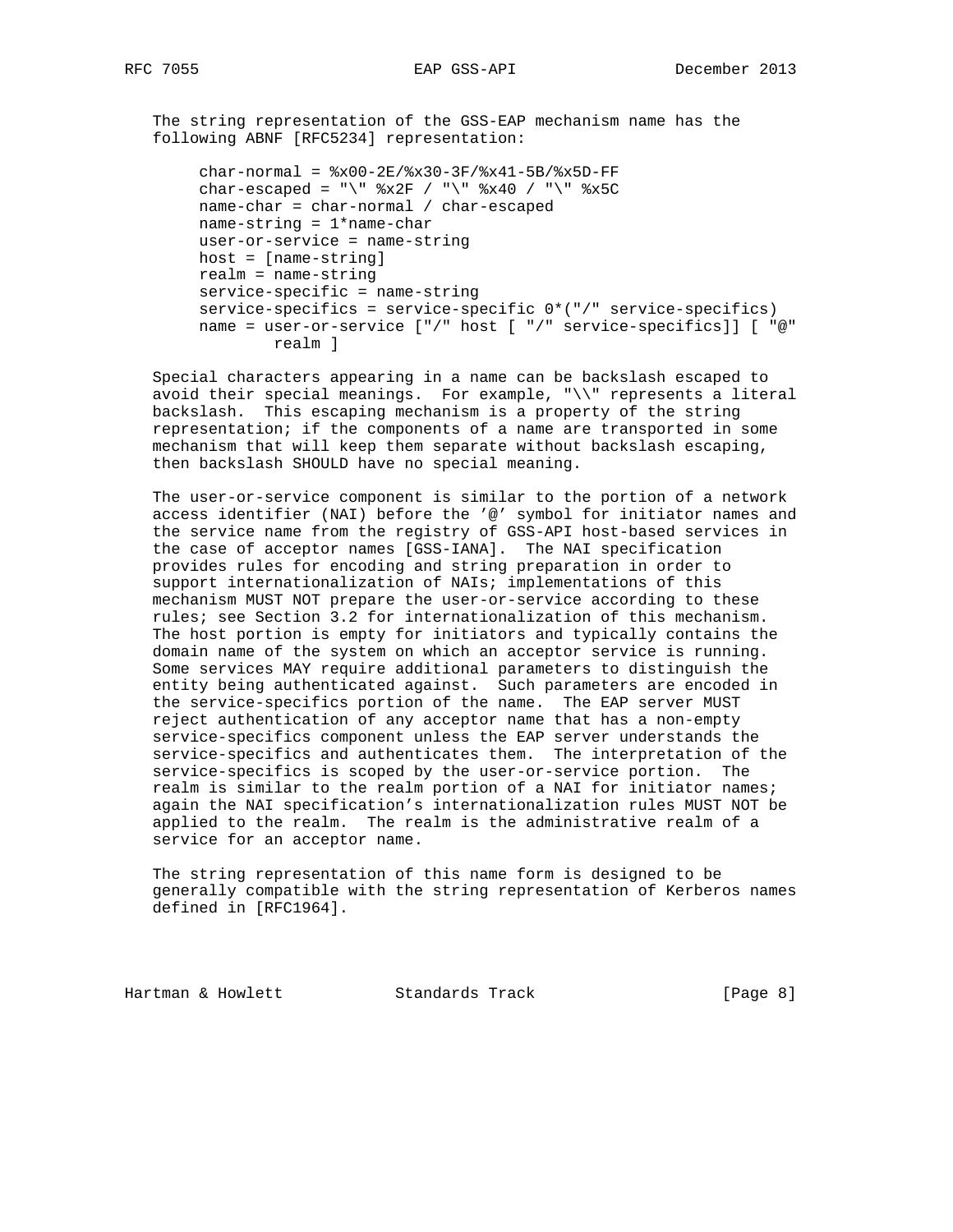The GSS\_C\_NT\_USER\_NAME form represents the name of an individual user. From the standpoint of this mechanism, it may take the form of either an undecorated user name or a name semantically similar to a network access identifier (NAI) [RFC4282]. The name is split at the first at-sign ('@') into the part preceding the realm, which is the user-or-service portion of the mechanism name, and the realm portion, which is the realm portion of the mechanism name.

 The GSS\_C\_NT\_HOSTBASED\_SERVICE name form represents a service running on a host; it is textually represented as "service@host". This name form is required by most SASL profiles and is used by many existing applications that use the Kerberos GSS-API mechanism. While support for this name form is critical, it presents an interesting challenge in terms of EAP channel binding. Consider a case where the server communicates with a "server proxy," or a AAA server near the server. That server proxy communicates with the EAP server. The EAP server and server proxy are in different administrative realms. The server proxy is in a position to verify that the request comes from the indicated host. However, the EAP server cannot make this determination directly. So, the EAP server needs to determine whether to trust the server proxy to verify the host portion of the acceptor name. This trust decision depends both on the host name and the realm of the server proxy. In effect, the EAP server decides whether to trust that the realm of the server proxy is the right realm for the given hostname and then makes a trust decision about the server proxy itself. The same problem appears in Kerberos: there, clients decide what Kerberos realm to trust for a given hostname. The service portion of this name is imported into the user-or-service portion of the mechanism name; the host portion is imported into the host portion of the mechanism name. The realm portion is empty. However, authentication will typically fail unless some AAA component indicates the realm to the EAP server. If the application server knows its realm, then it should be indicated in the outgoing AAA request. Otherwise, a proxy SHOULD add the realm. An alternate form of this name type MAY be used on acceptors; in this case, the name form is "service" with no host component. This is imported with the service as user-or-service and an empty host and realm portion. This form is useful when a service is unsure which name an initiator knows it by.

 If the null name type or the GSS\_EAP\_NT\_EAP\_NAME (OID 1.3.6.1.5.5.15.2.1) (see Section 7.1 ) is imported, then the string representation above should be directly imported. Mechanisms MAY support the GSS\_KRB5\_NT\_KRB5\_PRINCIPAL\_NAME name form with the OID  $\{iso(1)$  member-body(2) United States(840) mit(113554) infosys(1) gssapi(2) krb5(2) krb5\_name(1)}. In many circumstances, Kerberos GSS-API mechanism names will behave as expected when used with the GSS-API EAP mechanism, but there are some differences that may cause

Hartman & Howlett Standards Track [Page 9]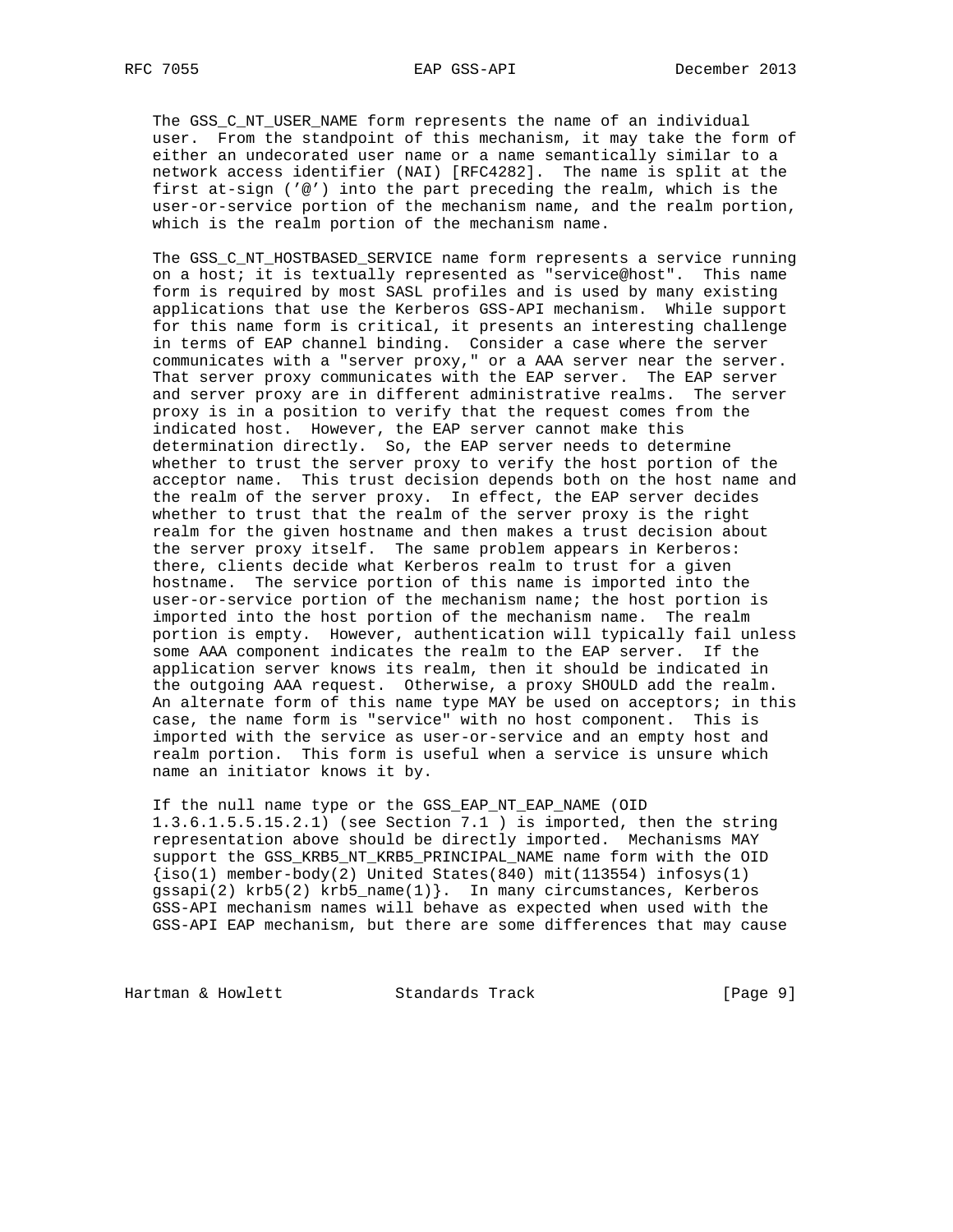some confusion. If an implementation does support importing Kerberos names it SHOULD fail the import if the Kerberos name is not syntactically a valid GSS-API EAP mechanism name as defined in this section.

# 3.2. Internationalization of Names

 For the most part, GSS-EAP names are transported in other protocols; those protocols define the internationalization semantics. For example, if a AAA server wishes to communicate the user-or-service portion of the initiator name to an acceptor, it does so using existing mechanisms in the AAA protocol. Existing internationalization rules are applied. Similarly, within an application, existing specifications such as [RFC5178] define the encoding of names that are imported and displayed with the GSS-API.

 This mechanism does introduce a few cases where name components are sent. In these cases, the encoding of the string is UTF-8. Senders SHOULD NOT normalize or map strings before sending. These strings include RADIUS attributes introduced in Section 3.4.

 When comparing the host portion of a GSS-EAP acceptor name supplied in EAP channel binding by a peer to that supplied by an acceptor, EAP servers SHOULD prepare the host portion according to [RFC5891] prior to comparison. Applications MAY prepare domain names prior to importing them into this mechanism.

#### 3.3. Exported Mechanism Names

 GSS-API provides the GSS\_Export\_name call. This call can be used to export the binary representation of a name. This name form can be stored on access control lists for binary comparison.

 The exported name token MUST use the format described in Section 3.2 of RFC 2743. The mechanism specific portion of this name token is the string format of the mechanism name described in Section 3.1.

 RFC 2744 [RFC2744] places the requirement that the result of importing a name, canonicalizing it to a Mechanism Name and then exporting it needs to be the same as importing that name, obtaining credentials for that principal, initiating a context with those credentials and exporting the name on the acceptor. In practice, GSS mechanisms often, but not always, meet this requirement. For names expected to be used as initiator names, this requirement is met. However, permitting empty host and realm components when importing host-based services may make it possible for an imported name to

Hartman & Howlett Standards Track [Page 10]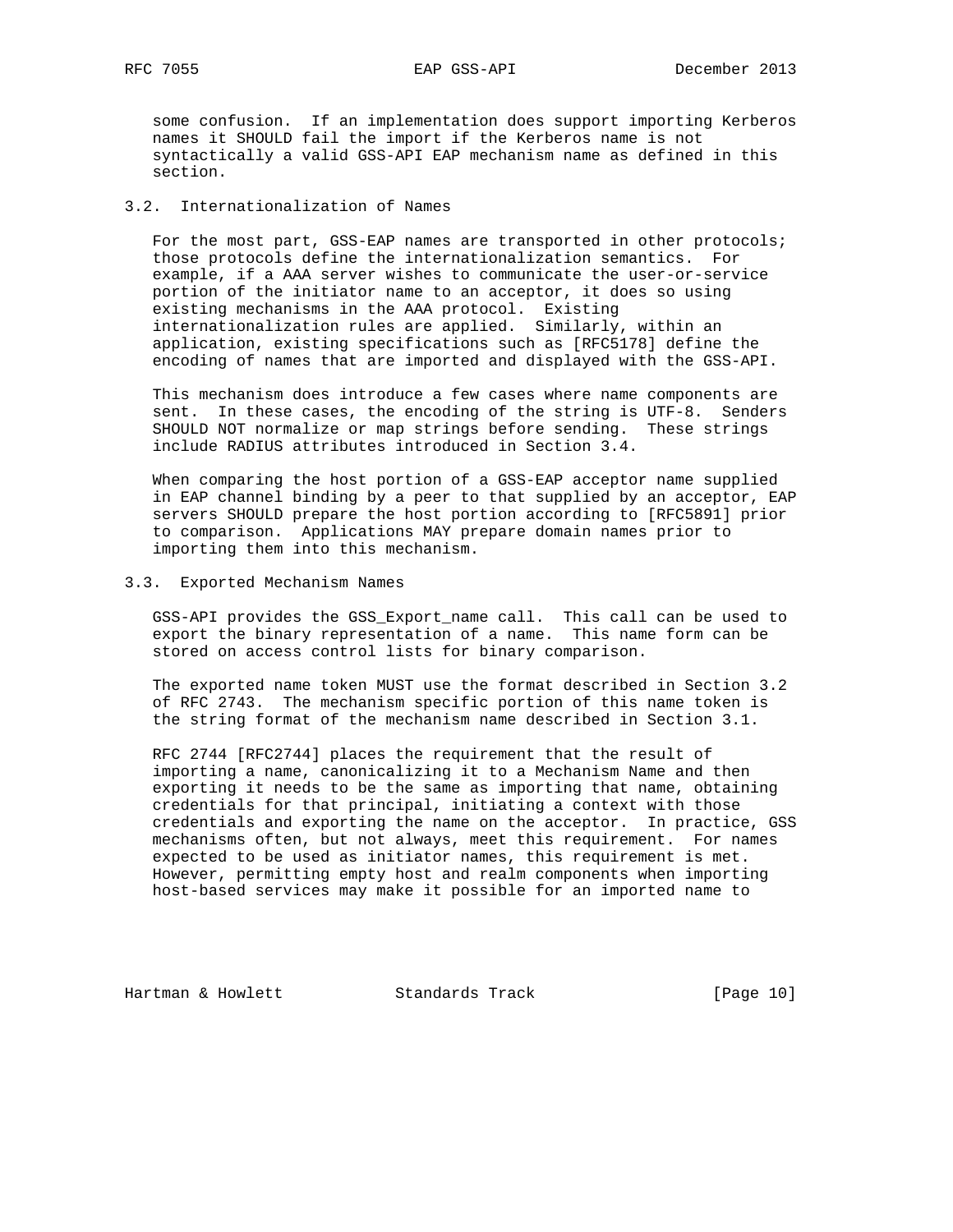differ from the exported name actually used. Other mechanisms such as Kerberos have similar situations where imported and exported names may differ.

3.4. Acceptor Name RADIUS AVP

 See Section 7.4 for registrations of RADIUS attribute types to carry the acceptor service name. All the attribute types registered in that section are strings. See Section 3.1 for details of the values in a name.

 If RADIUS is used as a AAA transport, the acceptor MUST send the acceptor name in these attribute types. That is, the acceptor decomposes its name and sends any non-empty portion as a RADIUS attribute. With the exception of the service-specifics portion of the name, the backslash escaping mechanism is not used in RADIUS attributes; backslash has no special meaning. In the service specifics portion, a literal "/" separates components. In this one attribute, " $\setminus$ " indicates a slash character that does not separate components and "\\" indicates a literal backslash character.

 The initiator MUST require that the EAP method in use support channel binding and MUST send the acceptor name as part of the channel binding data. The client MUST NOT indicate mutual authentication in the result of GSS\_Init\_sec\_context unless all name elements that the client supplied are in a successful channel binding response. For example, if the client supplied a hostname in channel binding data, the hostname MUST be in a successful channel binding response.

 If an empty target name is supplied to GSS\_Init\_sec\_context, the initiator MUST fail context establishment unless the acceptor supplies the acceptor name response (Section 5.4.3). If a null target name is supplied, the initiator MUST use this response to populate EAP channel bindings.

3.5. Proxy Verification of Acceptor Name

 Proxies may play a role in verification of the acceptor identity. For example, a AAA proxy near the acceptor may be in a position to verify the acceptor hostname, while the EAP server is likely to be too distant to reliably verify this on its own.

 The EAP server or some proxy trusted by the EAP server is likely to be in a position to verify the acceptor realm. In effect, this proxy is confirming that the right AAA credential is used for the claimed realm and thus that the acceptor is in the organization it claims to

Hartman & Howlett Standards Track [Page 11]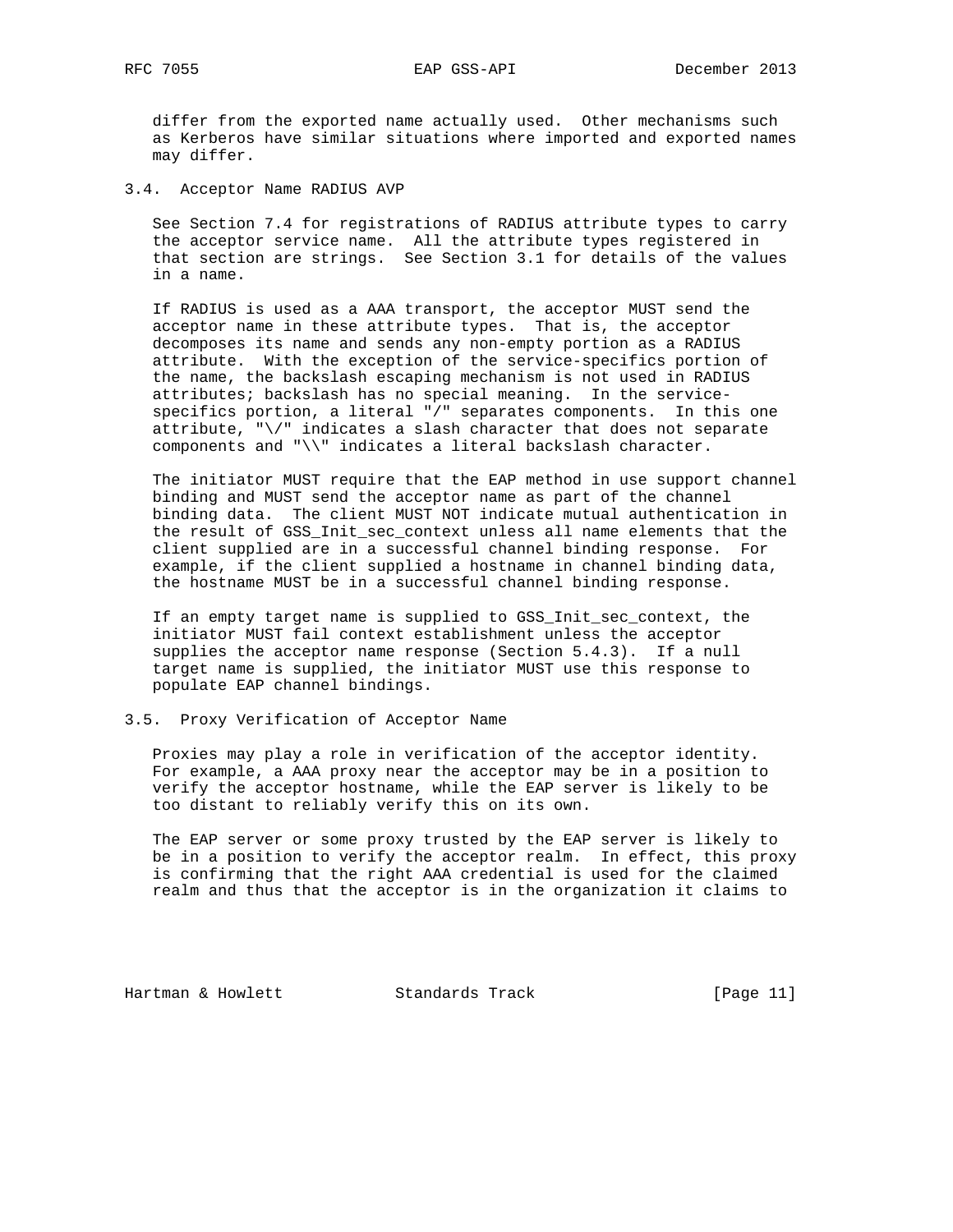be part of. This proxy is also typically trusted by the EAP server to make sure that the hostname claimed by the acceptor is a reasonable hostname for the realm of the acceptor.

 A proxy close to the EAP server is unlikely to be in a position to confirm that the acceptor is claiming the correct hostname. Instead, this is typically delegated to a proxy near the acceptor. That proxy is typically expected to verify the acceptor hostname and to verify the appropriate AAA credential for that host is used. Such a proxy may insert the acceptor realm if it is absent, permitting realm configuration to be at the proxy boundary rather than on acceptors.

 Ultimately, specific proxy behavior is a matter for deployment. The EAP server MUST assure that the appropriate validation has been done before including acceptor name attributes in a successful channel binding response. If the acceptor service is included, the EAP server asserts that the service is plausible for the acceptor. If the acceptor hostname is included, the EAP server asserts that the acceptor hostname is verified. If the realm is included the EAP server asserts that the realm has been verified, and if the hostname was also included, that the realm and hostname are consistent. Part of this verification MAY be delegated to proxies, but the EAP server configuration MUST guarantee that the combination of proxies meets these requirements. Typically, such delegation will involve business or operational measures such as cross-organizational agreements as well as technical measures.

 It is likely that future technical work will be needed to communicate what verification has been done by proxies along the path. Such technical measures will not release the EAP server from its responsibility to decide whether proxies on the path should be trusted to perform checks delegated to them. However, technical measures could prevent misconfigurations and help to support diverse environments.

4. Selection of EAP Method

 EAP does not provide a facility for an EAP server to advertise what methods are available to a peer. Instead, a server starts with its preferred method selection. If the peer does not accept that method, the peer sends a NAK response containing the list of methods supported by the client.

 Providing multiple facilities to negotiate which security mechanism to use is undesirable. Section 7.3 of [RFC4462]describes the problem referencing the Secure Shell (SSH) Protocol key exchange negotiation and the SPNEGO GSS-API mechanism. If a client preferred an EAP method A, a non-EAP authentication mechanism B, and then an EAP

Hartman & Howlett Standards Track [Page 12]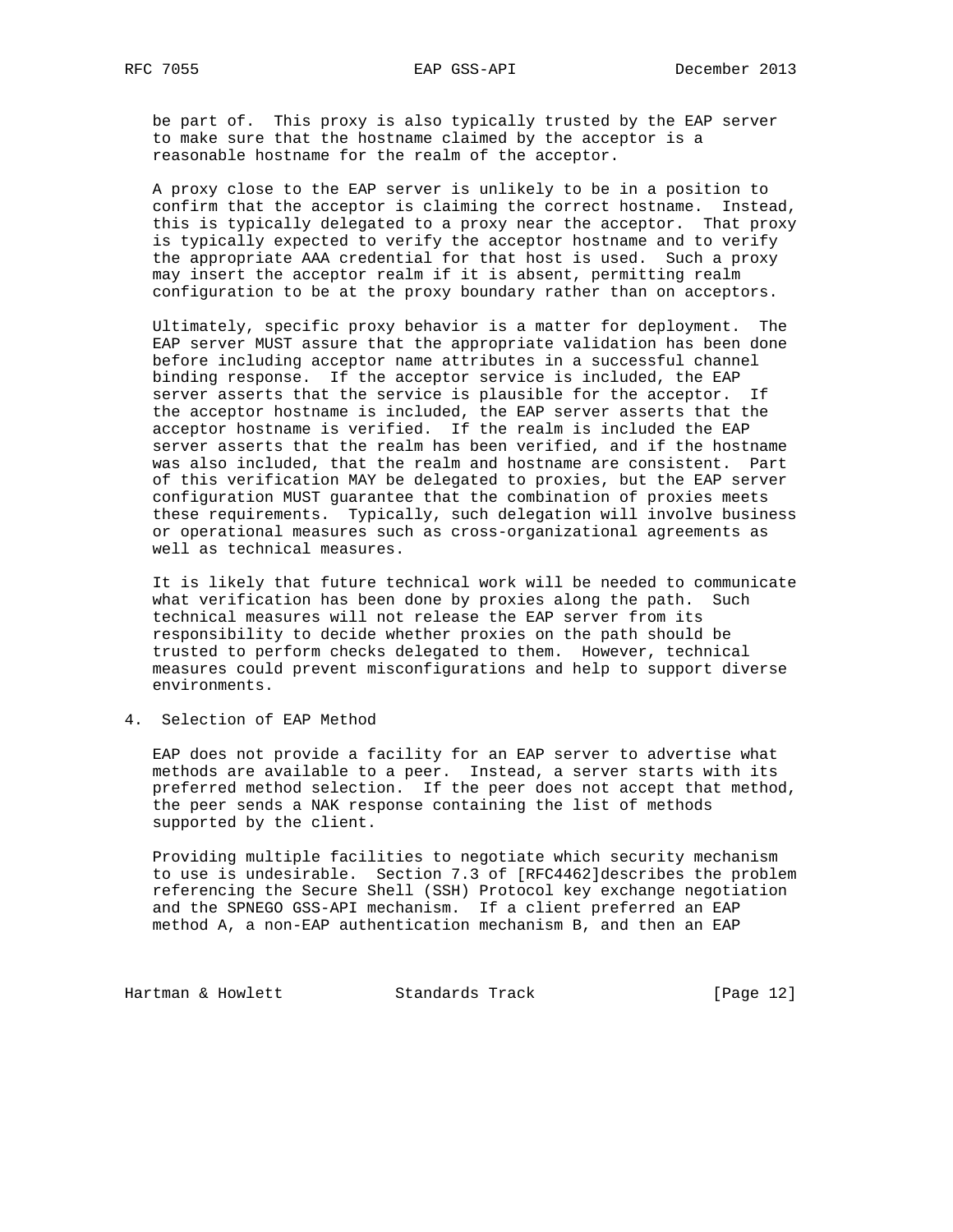method C, then the client would have to commit to using EAP before learning whether A is actually supported. Such a client might end up using C when B is available.

 The standard solution to this problem is to perform all the negotiation at one layer. In this case, rather than defining a single GSS-API mechanism, a family of mechanisms should be defined. Each mechanism corresponds to an EAP method. The EAP method type should be part of the GSS-API OID. Then, a GSS-API rather than EAP facility can be used for negotiation.

 Unfortunately, using a family of mechanisms has a number of problems. First, GSS-API assumes that both the initiator and acceptor know the entire set of mechanisms that are available. Some negotiation mechanisms are driven by the client; others are driven by the server. With EAP GSS-API, the acceptor does not know what methods the EAP server implements. The EAP server that is used depends on the identity of the client. The best solution so far is to accept the disadvantages of multi-layer negotiation and commit to using EAP GSS- API before a specific EAP method. This has two main disadvantages. First, authentication may fail when other methods might allow authentication to succeed. Second, a non-optimal security mechanism may be chosen.

5. Context Tokens

 All context establishment tokens emitted by the EAP mechanism SHALL have the framing described in Section 3.1 of [RFC2743], as illustrated by the following pseudo-ASN.1 structures:

 GSS-API DEFINITIONS ::= BEGIN MechType ::= OBJECT IDENTIFIER -- representing EAP mechanism GSSAPI-Token ::= -- option indication (delegation, etc.) indicated within -- mechanism-specific token [APPLICATION 0] IMPLICIT SEQUENCE { thisMech MechType, innerToken ANY DEFINED BY thisMech -- contents mechanism-specific -- ASN.1 structure not required } } END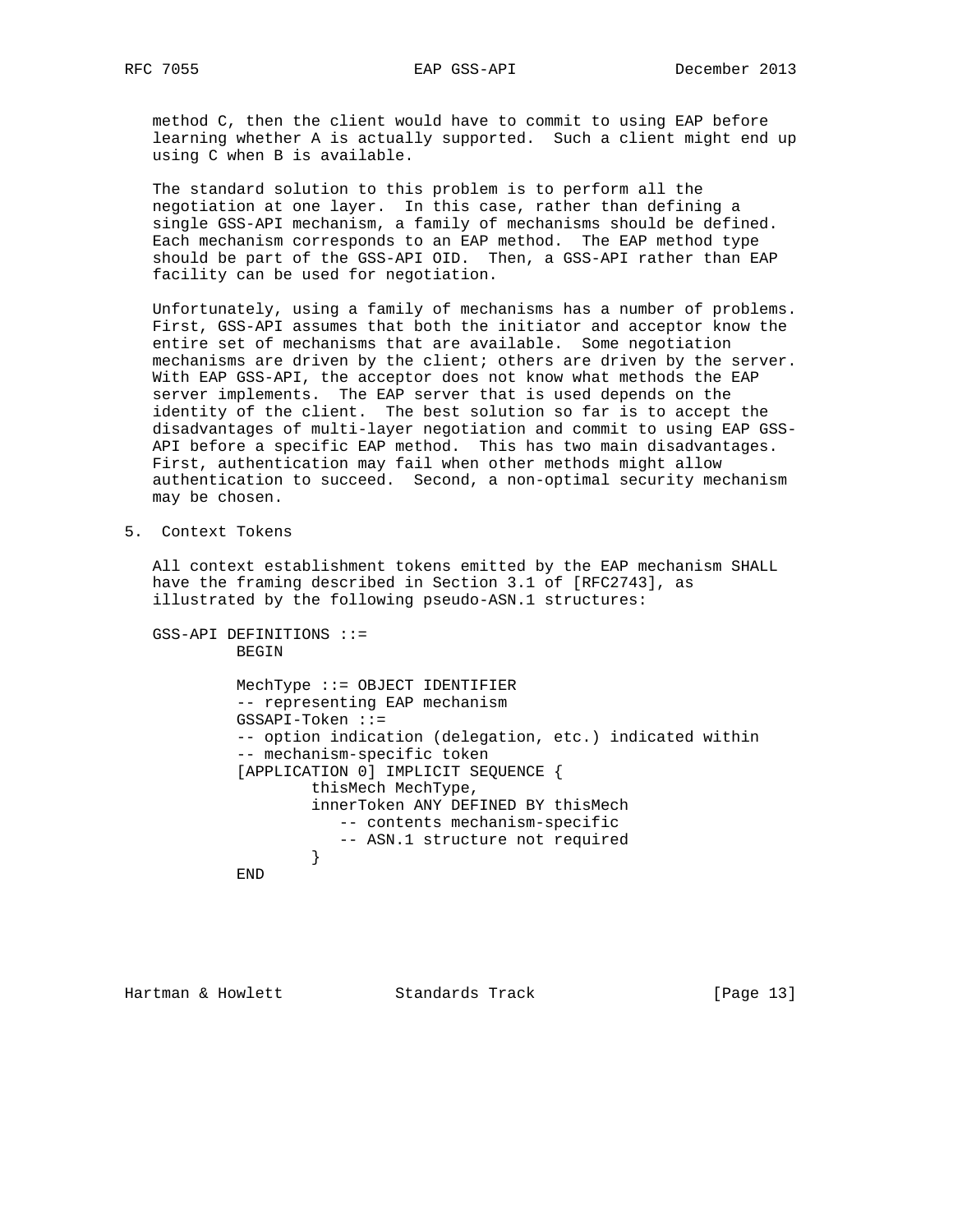The innerToken field starts with a 16-bit network byte order token type identifier. The remainder of the innerToken field is a set of type-length-value subtokens. The following figure describes the structure of the inner token:

| Octet Position   Description |                          |
|------------------------------|--------------------------|
| 0.1                          | token ID                 |
| 2. .5                        | first subtoken type      |
| 6.09                         | length of first subtoken |
| $10. .10+n-1$                | first subtoken body      |
| $10+n$ $10+n+3$              | second subtoken type     |

#### Structure of Inner Token

 The inner token continues with length, second subtoken body, and so forth. If a subtoken type is present, its length and body MUST be present.

 The length is a four-octet length of the subtoken body in network byte order. The length does not include the length of the type field or the length field; the length only covers the body.

 Tokens from the initiator to acceptor use an inner token type with ID 06 01; tokens from acceptor to initiator use an inner token type with ID 06 02. These token types are registered in the registry of RFC 4121 token types; see Section 7.2.

 See Section 5.7 for the encoding of a complete token. The following sections discuss how mechanism OIDs are chosen and the state machine that defines what subtokens are permitted at each point in the context establishment process.

## 5.1. Mechanisms and Encryption Types

 This mechanism family uses the security services of the Kerberos cryptographic framework [RFC3961]. The root of the OID ARC for mechanisms described in this document is 1.3.6.1.5.5.15.1.1; a Kerberos encryption type number [RFC3961] is appended to that root OID to form a mechanism OID. As such, a particular encryption type needs to be chosen. By convention, there is a single object identifier arc for the EAP family of GSS-API mechanisms. A specific

Hartman & Howlett Standards Track [Page 14]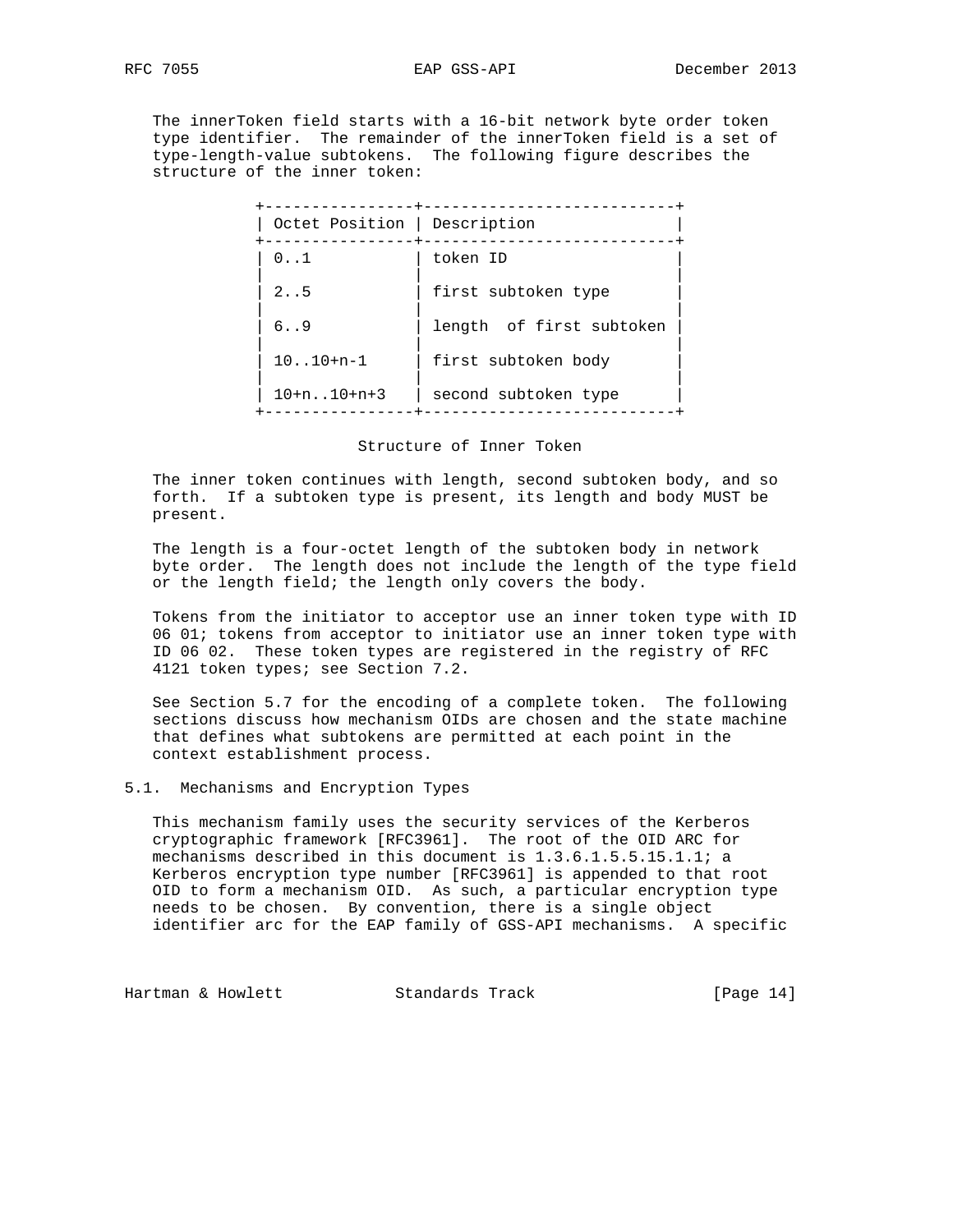mechanism is chosen by adding the numeric Kerberos encryption type number to the root of this arc. However, in order to register the SASL name, the specific usage with a given encryption type needs to be registered. This document defines the EAP-AES128 GSS-API mechanism.

## 5.2. Processing Received Tokens

 Whenever a context token is received, the receiver performs the following checks. First, the receiver confirms the object identifier is that of the mechanism being used. The receiver confirms that the token type corresponds to the role of the peer: acceptors will only process initiator tokens and initiators will only process acceptor tokens.

 Implementations of this mechanism maintain a state machine for the context establishment process. Both the initiator and acceptor start out in the initial state; see Section 5.4 for a description of this state. Associated with each state are a set of subtoken types that are processed in that state and rules for processing these subtoken types. The receiver examines the subtokens in order, processing any that are appropriate for the current state. Unknown subtokens or subtokens that are not expected in the current state are ignored if their critical bit (see below) is clear.

 A state may have a set of required subtoken types. If a subtoken type is required by the current state but no subtoken of that type is present, then the context establishment MUST fail.

 The most significant bit (0x80000000) in a subtoken type is the critical bit. If a subtoken with this bit set in the type is received, the receiver MUST fail context establishment unless the subtoken is understood and processed for the current state.

The subtoken type MUST be unique within a given token.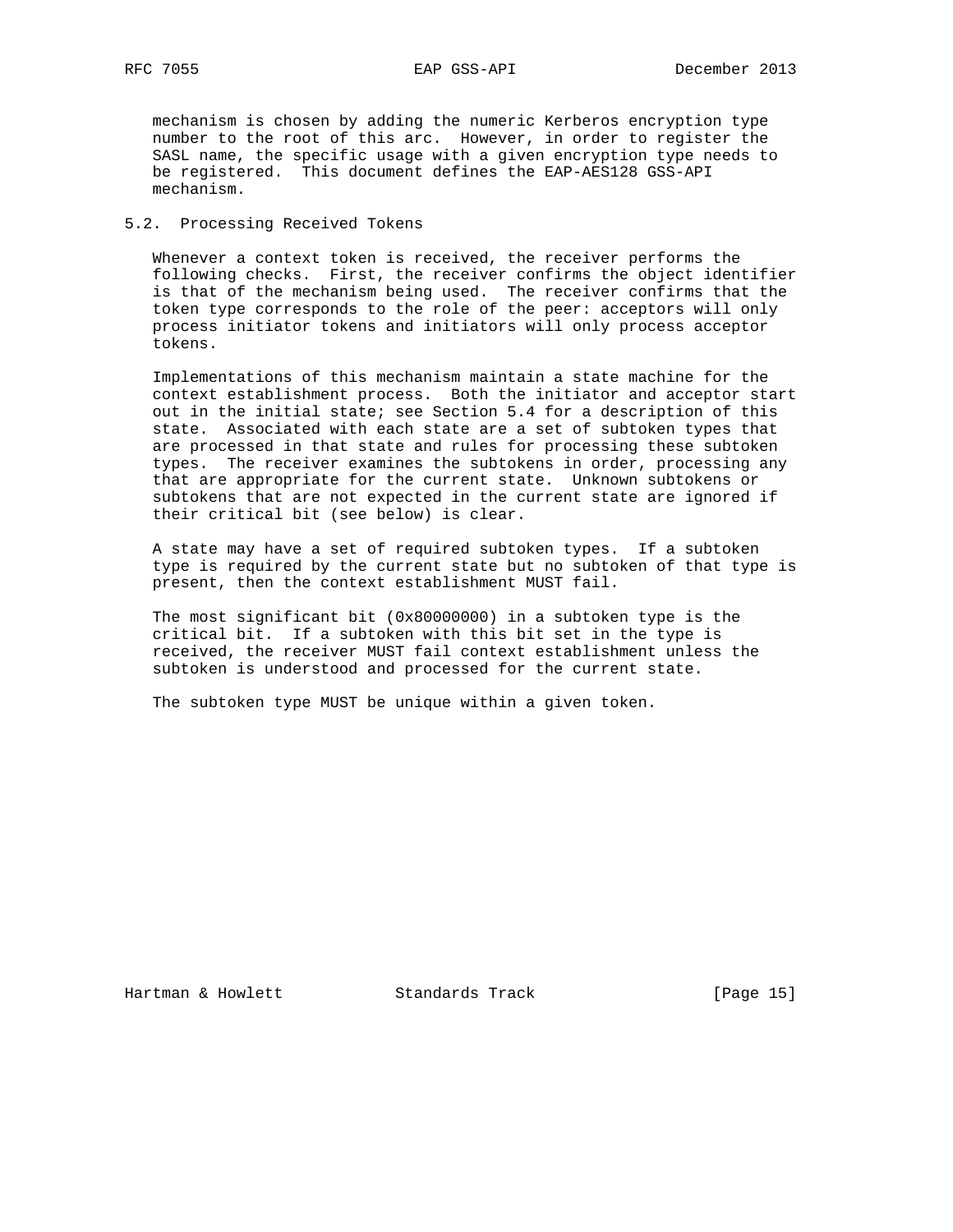## 5.3. Error Subtokens

 The acceptor may always end the exchange by generating an error subtoken. The error subtoken has the following format:

 +--------+----------------------------------------------------------+ | Pos | Description | +--------+----------------------------------------------------------+ | 0..3 | 0x80 00 00 01 | | | | 4..7 | length of error token | | | 8..11 | major status from RFC 2744 as 32-bit network byte order | | | 12..15 | GSS-EAP error code as 32-bit network byte order; see | Section 7.6 +--------+----------------------------------------------------------+

 Initiators MUST ignore octets beyond the GSS-EAP error code for future extensibility. As indicated, the error token is always marked critical.

## 5.4. Initial State

 Both the acceptor and initiator start the context establishment process in the initial state.

 The initiator sends a token to the acceptor. It MAY be empty; no subtokens are required in this state. Alternatively, the initiator MAY include a vendor ID subtoken or an acceptor name request subtoken.

 The acceptor responds to this message. It MAY include an acceptor name response subtoken. It MUST include a first EAP request; this is an EAP request/identity message (see Section 5.5.1 for the format of this subtoken).

The initiator and acceptor then transition to authenticate state.

Hartman & Howlett Standards Track [Page 16]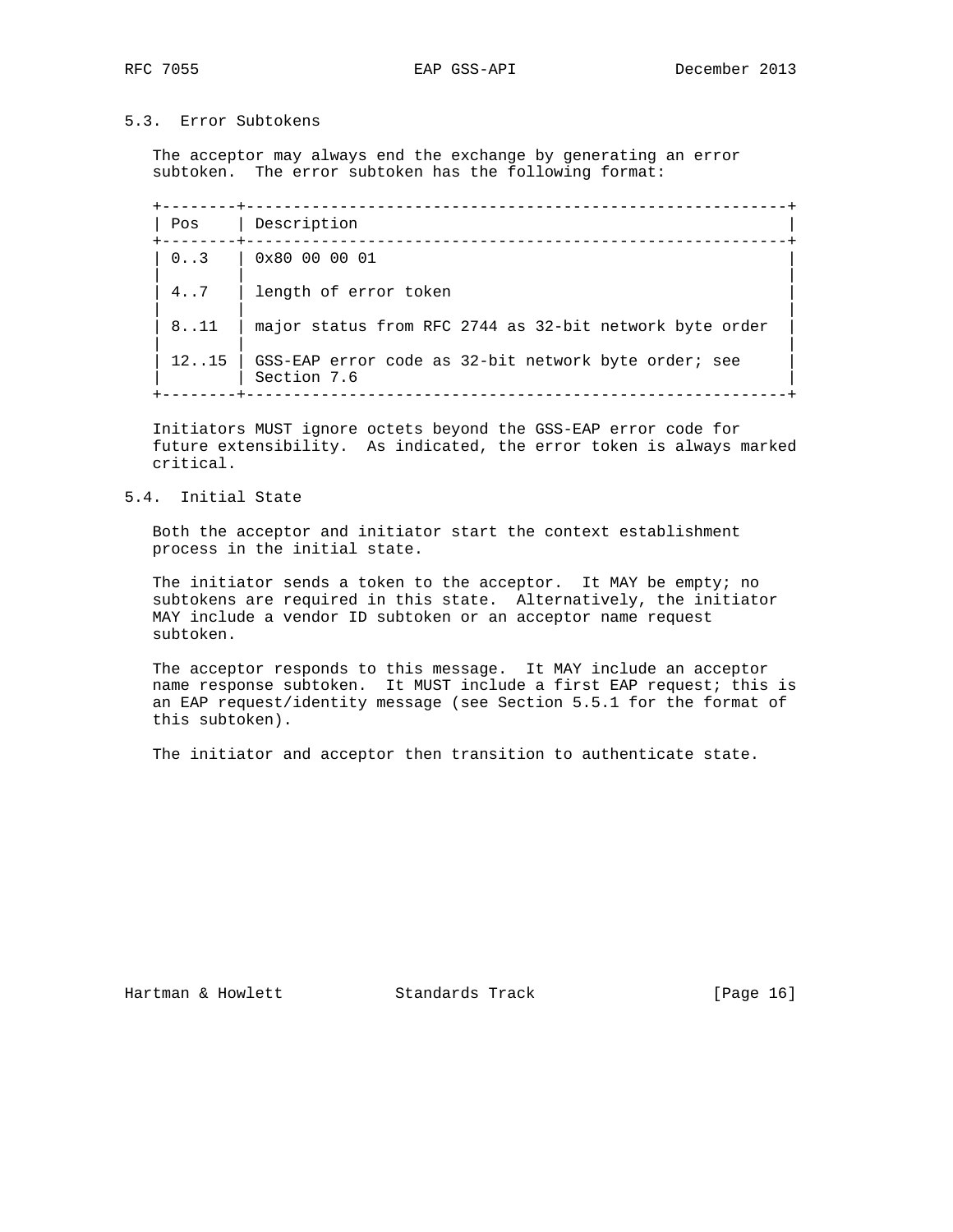# 5.4.1. Vendor Subtoken

 The vendor ID subtoken has type 0x0000000B and the following structure:

| Pos       | Description            |
|-----------|------------------------|
| 0.3       | 0x0000000B             |
| 4.7       | length of vendor token |
| 88+length | Vendor ID string       |

 The vendor ID string is an UTF-8 string describing the vendor of this implementation. This string is unstructured and for debugging purposes only.

## 5.4.2. Acceptor Name Request

 The acceptor name request token is sent from the initiator to the acceptor indicating that the initiator wishes a particular acceptor name. This is similar to Transport Layer Security (TLS) Server Name Indication [RFC6066] that permits a client to indicate which one of a number of virtual services to contact. The structure is as follows:

|  | Pos   Description                 |
|--|-----------------------------------|
|  |                                   |
|  | 47 length of subtoken             |
|  | 8n   string form of acceptor name |

 It is likely that channel binding and thus authentication will fail if the acceptor does not choose a name that is a superset of this name. That is, if a hostname is sent, the acceptor needs to be willing to accept this hostname.

Hartman & Howlett Standards Track [Page 17]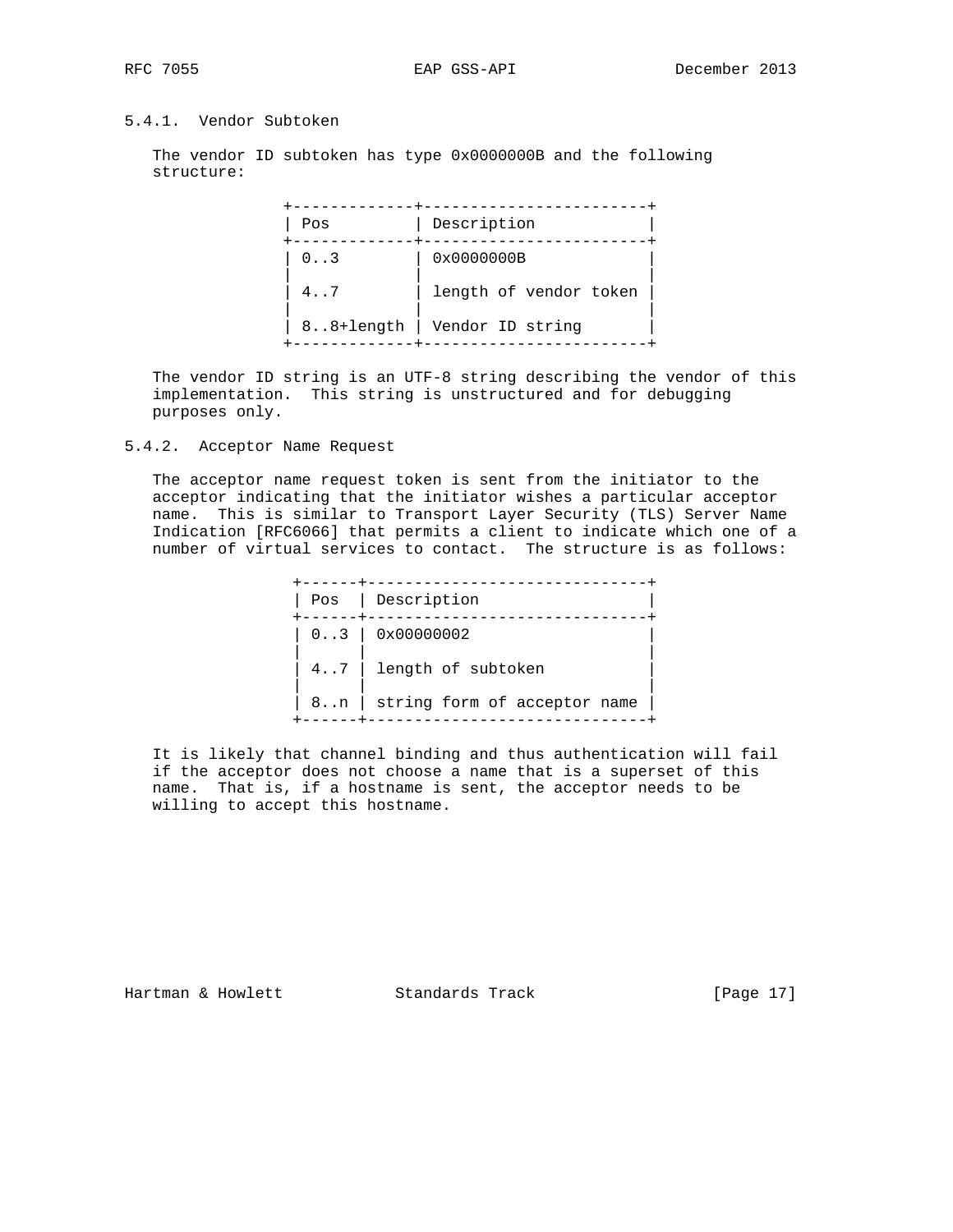## 5.4.3. Acceptor Name Response

 The acceptor name response subtoken indicates what acceptor name is used. This is useful, for example, if the initiator supplied no target name to the context initialization. This allows the initiator to learn the acceptor name. EAP channel bindings will provide confirmation that the acceptor is accurately naming itself.

 This token is sent from the acceptor to initiator. In the Initial state, this token would typically be sent if the acceptor name request is absent, because if the initiator already sent an acceptor name, then the initiator knows what acceptor it wishes to contact. This subtoken is also sent in Extensions state Section 5.6, so the initiator can protect against a man-in-the-middle modifying the acceptor name request subtoken.

 +------+------------------------------+ | Pos | Description | +------+------------------------------+  $| 0..3 | 0x00000003$  | | |  $| 4..7 |$  length of subtoken | | |  $| 8..n |$  string form of acceptor name +------+------------------------------+

## 5.5. Authenticate State

 In this state, the acceptor sends EAP requests to the initiator and the initiator generates EAP responses. The goal of the state is to perform a successful EAP authentication. Since the acceptor sends an identity request at the end of the initial state, the first half round-trip in this state is a response to that request from the initiator.

The EAP conversation can end in a number of ways:

 o If the EAP state machine generates an EAP Success message, then the EAP authenticator believes the authentication is successful. The acceptor MUST confirm that a key has been derived (Section 7.10 of [RFC3748]). The acceptor MUST confirm that this success indication is consistent with any protected result indication for combined authenticators and with AAA indication of success for pass-through authenticators. If any of these checks fail, the acceptor MUST send an error subtoken and fail the context establishment. If these checks succeed, the acceptor sends the Success message using the EAP Request subtoken type and transitions to Extensions state. If the initiator receives an EAP

Hartman & Howlett Standards Track [Page 18]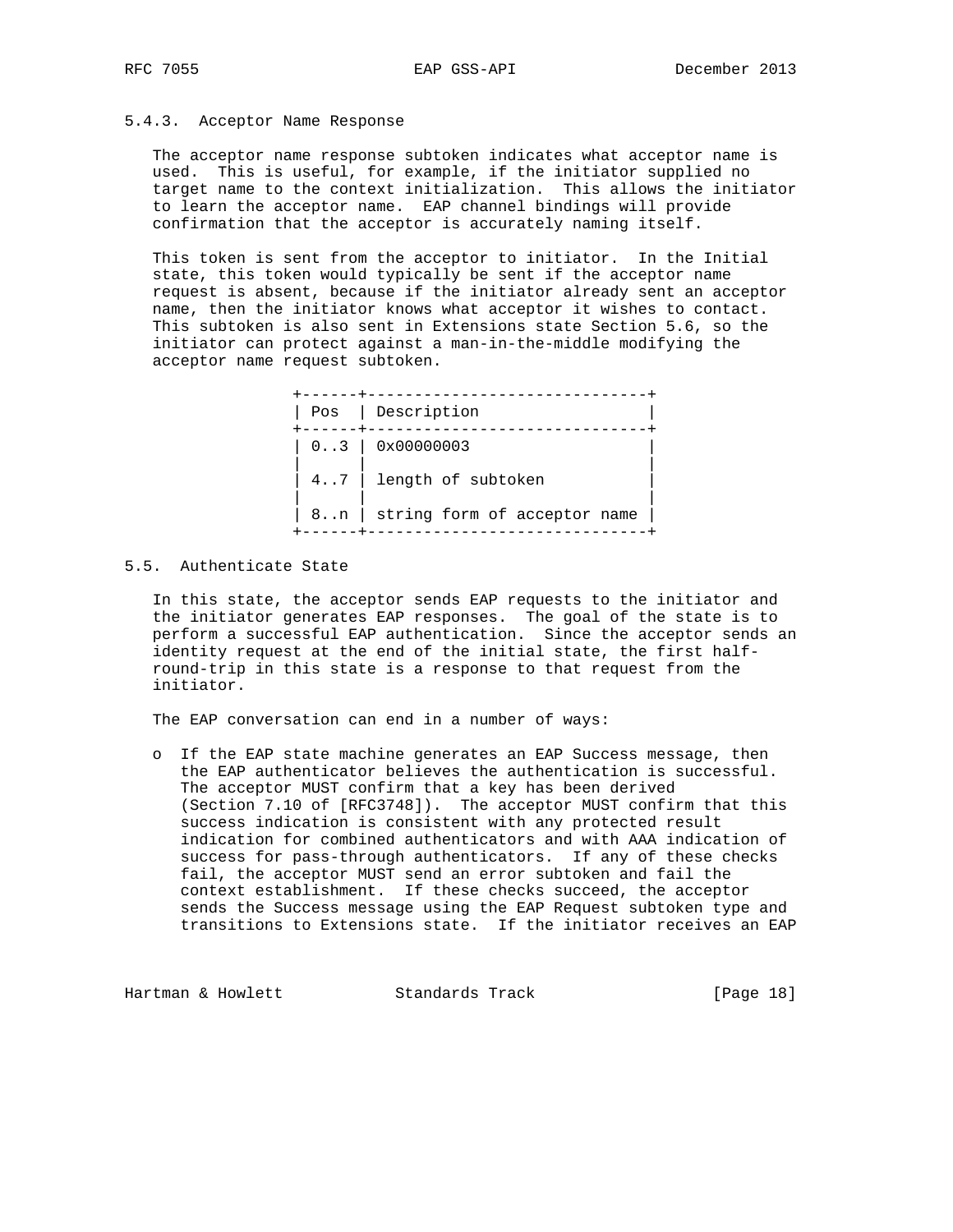Success message, it confirms that a key has been derived and that the EAP Success is consistent with any protected result indication. If so, it transitions to Extensions state. Otherwise, it returns an error to the caller of GSS\_Init\_sec\_context without producing an output token.

- o If the acceptor receives an EAP failure, then the acceptor sends this in the EAP Request subtoken type. If the initiator receives an EAP Failure, it returns GSS failure.
- o If there is some other error, the acceptor MAY return an error subtoken.
- 5.5.1. EAP Request Subtoken

 The EAP Request subtoken is sent from the acceptor to the initiator. This subtoken is always critical and is REQUIRED in the authentication state.

| Pos       | Description           |
|-----------|-----------------------|
|           |                       |
| 0.3       | 0x80000005            |
| 4.7       | length of EAP message |
| 88+length | EAP message           |

# 5.5.2. EAP Response Subtoken

 This subtoken is REQUIRED in authentication state messages from the initiator to the acceptor. It is always critical.

| Pos       | Description           |
|-----------|-----------------------|
| 0.3       | 0x80000004            |
| 4.7       | length of EAP message |
| 88+length | EAP message           |

Hartman & Howlett Standards Track [Page 19]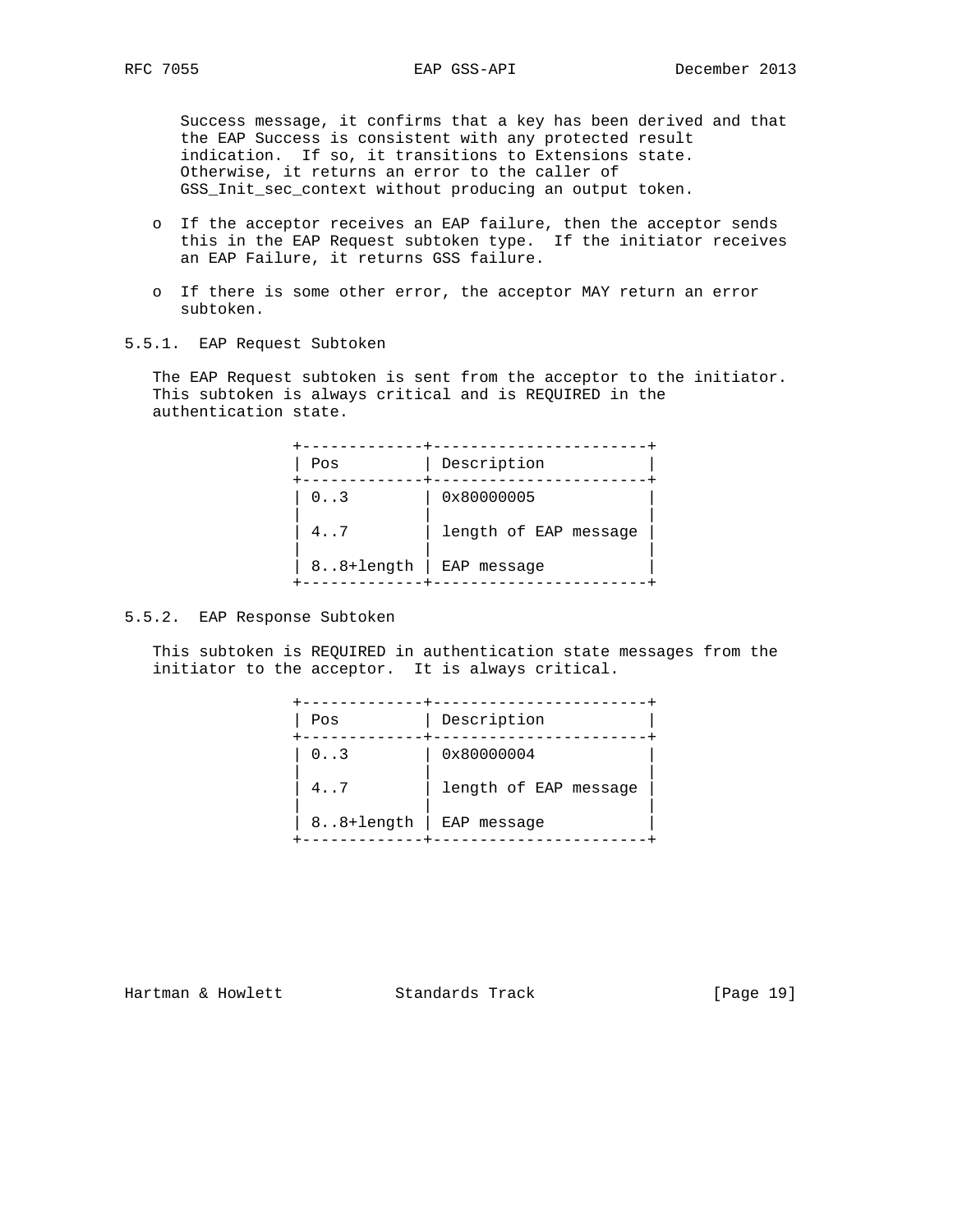## 5.6. Extensions State

 After EAP Success, the initiator sends a token to the acceptor including additional subtokens that negotiate optional features or provide GSS-API channel binding (see Section 6.1). The acceptor then responds with a token to the initiator. When the acceptor produces its final token, it returns GSS\_S\_COMPLETE; when the initiator consumes this token, it returns GSS\_S\_COMPLETE if no errors are detected.

 The acceptor SHOULD send an acceptor name response (Section 5.4.3) so that the initiator can get a copy of the acceptor name protected by the Message Integrity Check (MIC) subtoken.

 Both the initiator and acceptor MUST include and verify a MIC subtoken to protect the extensions exchange.

## 5.6.1. Flags Subtoken

 This subtoken is sent to convey initiator flags to the acceptor. The flags are sent as a 32-bit integer in network byte order. The only flag defined so far is GSS\_C\_MUTUAL\_FLAG, indicating that the initiator successfully performed mutual authentication of the acceptor. This flag is communicated to the acceptor because some protocols [RFC4462] require the acceptor to know whether the initiator has confirmed its identity. This flag has the value 0x2 to be consistent with RFC 2744.

 +-------+-----------------------+ | Pos | Description | +-------+-----------------------+  $| 0..3 | 0x0000000C$  | | | | 4..7 | length of flags token | | | |  $| 8..11 |$  flags +-------+-----------------------+

 Initiators MUST send 4 octets of flags. Acceptors MUST ignore flag octets beyond the first 4 and MUST ignore flag bits other than GSS\_C\_MUTUAL\_FLAG. Initiators MUST send undefined flag bits as zero.

#### 5.6.2. GSS Channel Bindings Subtoken

 This subtoken is always critical when sent. It is sent from the initiator to the acceptor. The contents of this token are an RFC 3961 get\_mic token of the application data from the GSS channel bindings structure passed into the context establishment call.

Hartman & Howlett Standards Track [Page 20]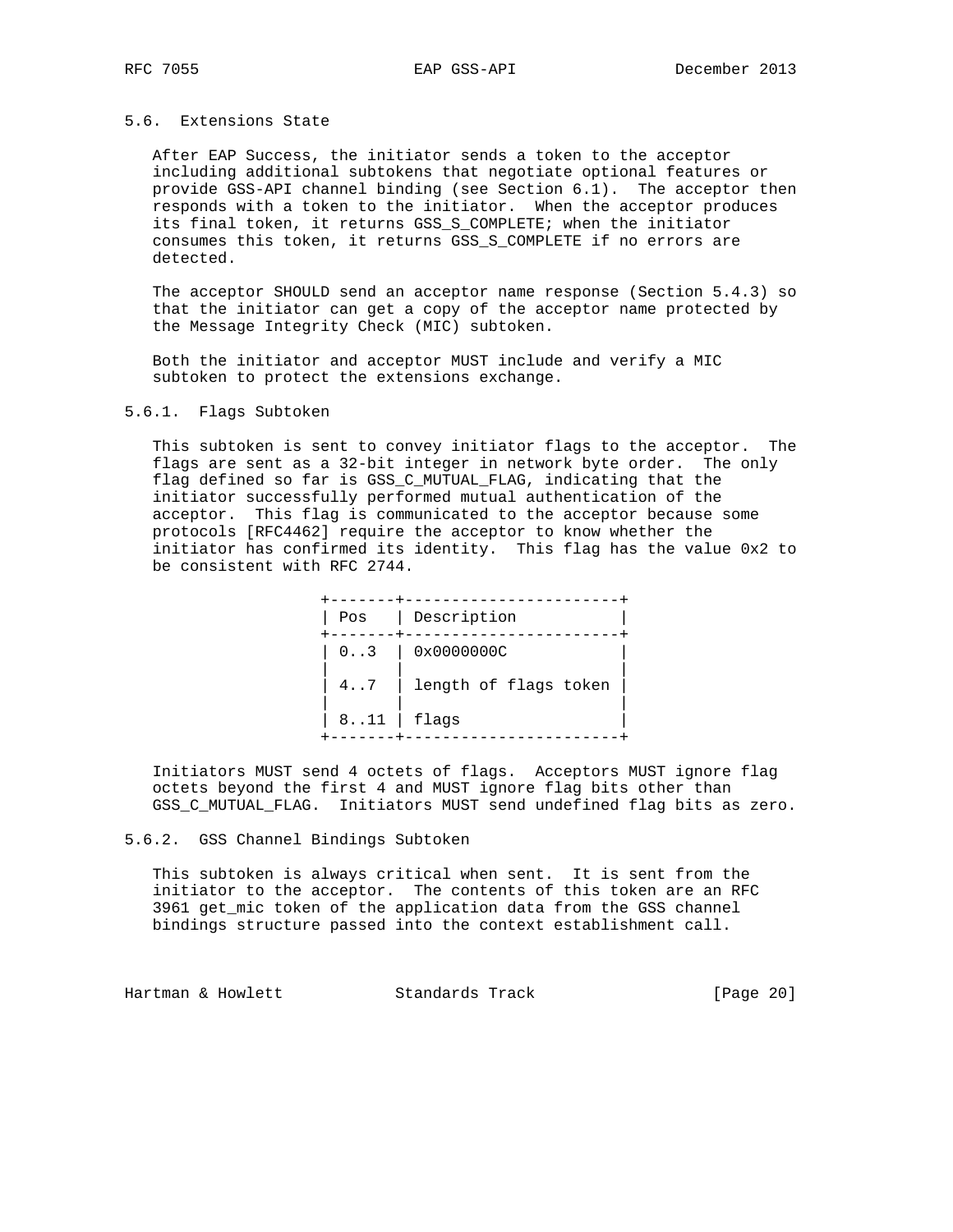| Pos       | Description                                 |
|-----------|---------------------------------------------|
| 0.3       | 0x80000006                                  |
| 4.7       | length of token                             |
| 88+length | get_mic of channel binding application data |

 Again, only the application data is sent in the channel binding. Any initiator and acceptor addresses passed by an application into context establishment calls are ignored and not sent over the wire. The checksum type of the get\_mic token SHOULD be the mandatory-to implement checksum type of the Context Root Key (CRK). The key to use is the CRK and the key usage is 60 (KEY\_USAGE\_GSSEAP\_CHBIND\_MIC). An acceptor MAY accept any MIC in the channel bindings subtoken if the channel bindings input to GSS\_Accept\_sec\_context is not provided. If the channel binding input to GSS\_Accept\_sec\_context is provided, the acceptor MUST return failure if the channel binding MIC in a received channel binding subtoken fails to verify.

 The initiator MUST send this token if channel bindings including application data are passed into GSS\_Init\_sec\_context and MUST NOT send this token otherwise.

## 5.6.3. MIC Subtoken

 This subtoken MUST be the last subtoken in the tokens sent in Extensions state. This subtoken is sent both by the initiator and acceptor.

| Pos          | Description                                      |
|--------------|--------------------------------------------------|
| $0 \ldots 3$ | 0x8000000D for initiator 0x8000000E for acceptor |
| 4.7          | length of RFC 3961 MIC token                     |
| 88+length    | RFC 3961 result of get mic                       |

 As with any call to get\_mic, a token is produced as described in RFC 3961 using the CRK (Section 6) as the key and the mandatory checksum type for the encryption type of the CRK as the checksum type. The key usage is 61 (KEY\_USAGE\_GSSEAP\_ACCTOKEN\_MIC) for the subtoken from

Hartman & Howlett Standards Track [Page 21]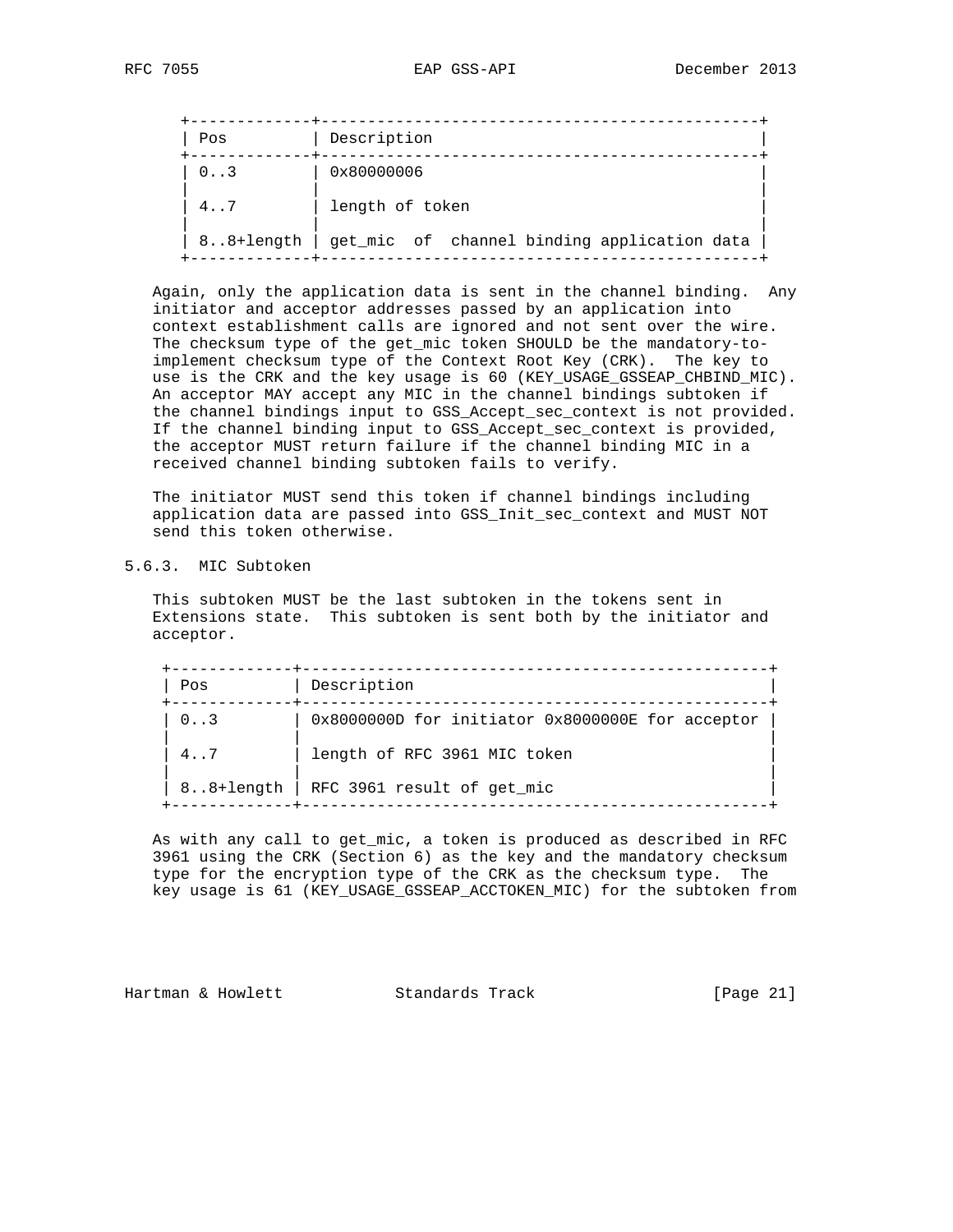the acceptor to the initiator and 62 (KEY\_USAGE\_GSSEAP\_INITTOKEN\_MIC) for the subtoken from the initiator to the acceptor. The input is as follows:

- 1. The DER-encoded object identifier of the mechanism in use; this value starts with 0x06 (the tag for object identifier). When encoded in an RFC 2743 context token, the object identifier is preceded by the tag and length for [Application 0] SEQUENCE. This tag and the length of the overall token is not included; only the tag, length, and value of the object identifier itself.
- 2. A 16-bit token type in network byte order of the RFC 4121 token identifier (0x0601 for initiator, 0x0602 for acceptor).
- 3. For each subtoken, other than the MIC subtoken itself, the order the subtokens appear in the token is as follows:

4.

- 1. A four-octet subtoken type in network byte order
- 2. A four-byte length in network byte order
- 3. Length octets of value from that subtoken
- 5.7. Example Token

|  | 60   23   06   09   2b   06 01 05 05 0f 01 01 11                            |                     |  |  |  |  |
|--|-----------------------------------------------------------------------------|---------------------|--|--|--|--|
|  | $ App0 Token  OID  OID   13   6 1 5 5 15 1 1 17  $<br>Tag length Tag length | Mechanism object ID |  |  |  |  |

| 06 01                            | 00 00 00 02                 | 00 00 00 0e                     |
|----------------------------------|-----------------------------|---------------------------------|
| Initiator<br>context<br>token ID | Acceptor<br>name<br>request | Length<br>$(14 \text{ octets})$ |

|                              |  |  |  |  |  |  |  |  | 68 6f 73 74 2f 6c 6f 63 61 6c 68 6f 73 74 |  |  |  |
|------------------------------|--|--|--|--|--|--|--|--|-------------------------------------------|--|--|--|
|                              |  |  |  |  |  |  |  |  |                                           |  |  |  |
| String form of acceptor name |  |  |  |  |  |  |  |  |                                           |  |  |  |
|                              |  |  |  |  |  |  |  |  |                                           |  |  |  |
| "host/localhost"             |  |  |  |  |  |  |  |  |                                           |  |  |  |

Hartman & Howlett Standards Track [Page 22]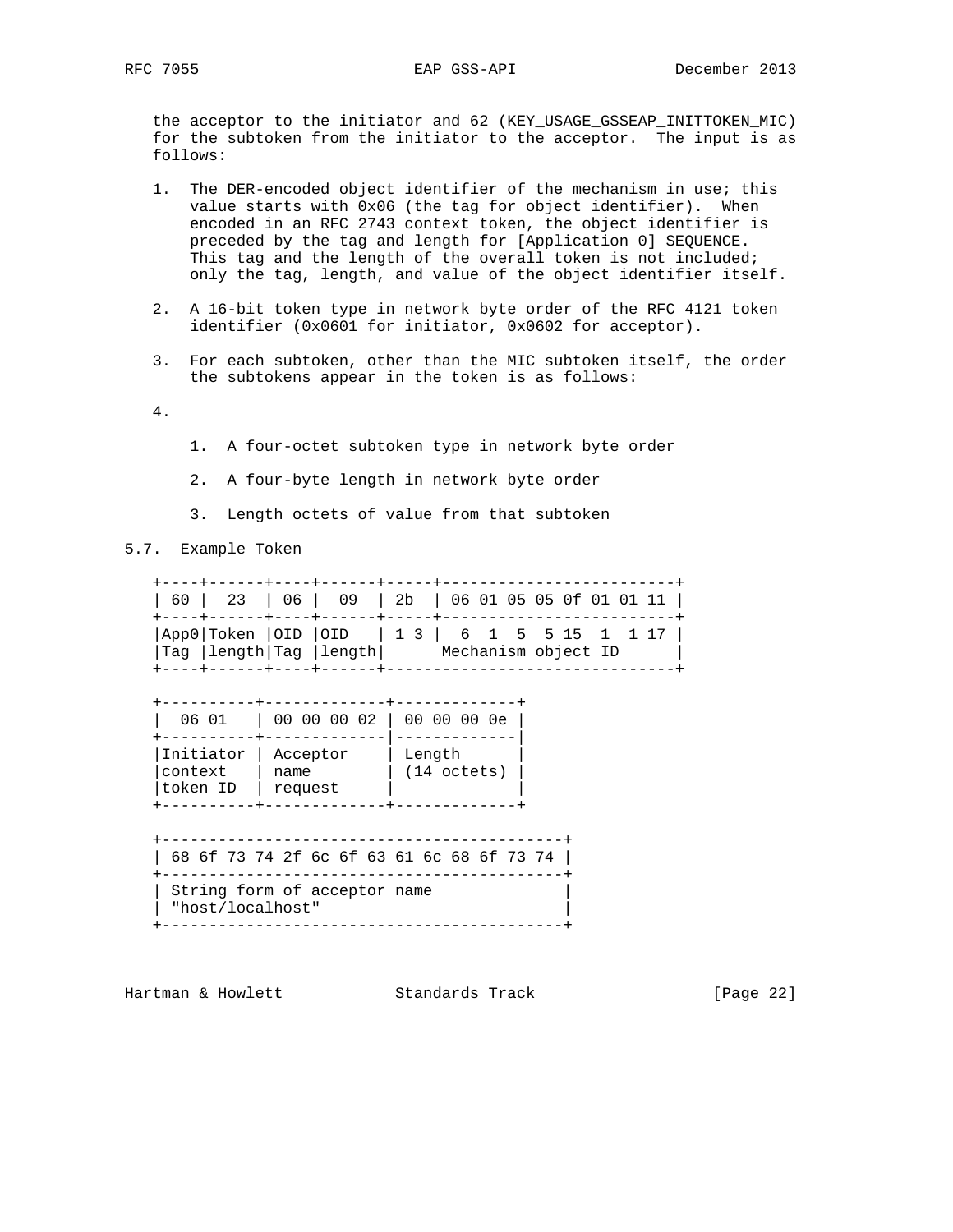## Example Initiator Token

#### 5.8. Context Options

 GSS-API provides a number of optional per-context services requested by flags on the call to GSS\_Init\_sec\_context and indicated as outputs from both GSS\_Init\_sec\_context and GSS\_Accept\_sec\_context. This section describes how these services are handled. Which services the client selects in the call to GSS\_Init\_sec\_context controls what EAP methods MAY be used by the client. Section 7.2 of RFC 3748 describes a set of security claims for EAP. As described below, the selected GSS options place requirements on security claims that MUST be met.

 This GSS mechanism MUST only be used with EAP methods that provide dictionary-attack resistance. Typically, dictionary-attack resistance is obtained by using an EAP tunnel method to tunnel an inner method in TLS.

 The EAP method MUST support key derivation. Integrity, confidentiality, sequencing, and replay detection MUST be indicated in the output of GSS\_Init\_sec\_context and GSS\_Accept\_sec\_context regardless of which services are requested.

 The PROT\_READY service defined in Section 1.2.7 of [RFC2743] is never available with this mechanism. Implementations MUST NOT offer this flag or permit per-message security services to be used before context establishment.

 The EAP method MUST support mutual authentication and channel binding. See Section 3.4 for details on what is required for successful mutual authentication. Regardless of whether mutual authentication is requested, the implementation MUST include channel bindings in the EAP authentication. If mutual authentication is requested and successful mutual authentication takes place as defined in Section 3.4, the initiator MUST send a flags subtoken Section 5.6.1 in Extensions state.

6. Acceptor Services

 The context establishment process may be passed through to an EAP server via a backend authentication protocol. However, after the EAP authentication succeeds, security services are provided directly by the acceptor.

 This mechanism uses an RFC 3961 cryptographic key called the Context Root Key (CRK). The CRK is derived from the GMSK (GSS-API Master Session Key). The GMSK is the result of the random-to-key [RFC3961] operation of the encryption type of this mechanism consuming the

Hartman & Howlett Standards Track [Page 23]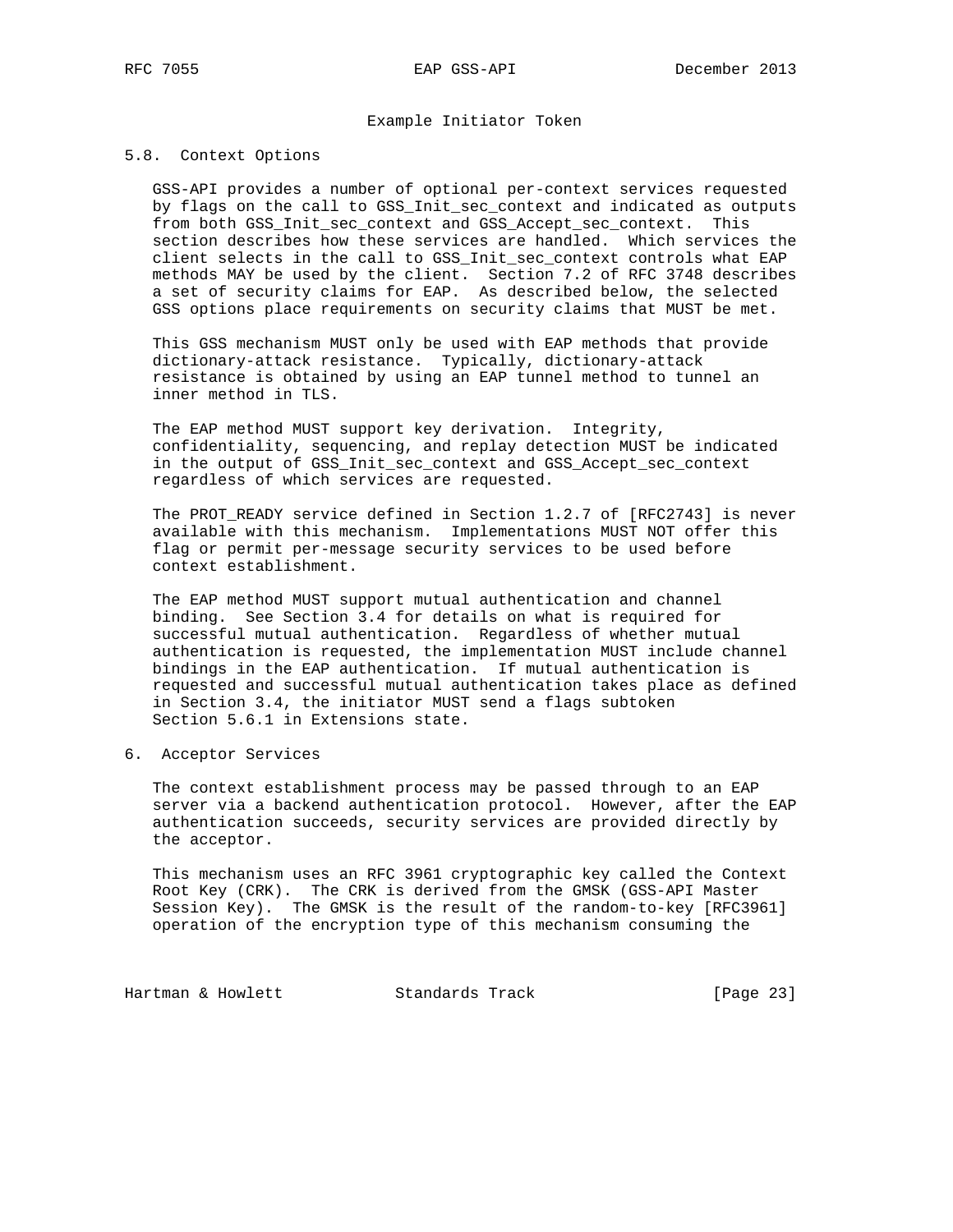appropriate number of bits from the EAP MSK. For example, for aes128-cts-hmac-sha1-96, the random-to-key operation consumes 16 octets of key material; thus, the first 16 bytes of the MSK are input to random-to-key to form the GMSK. If the MSK is too short, authentication MUST fail.

 In the following, pseudorandom is the RFC 3961 pseudorandom operation for the encryption type of the GMSK and random-to-key is the RFC 3961 random-to-key operation for the enctype of the mechanism. The truncate function takes the initial l bits of its input. The goal in constructing a CRK is to call the pseudorandom function enough times to produce the right number of bits of output and discard any excess bits of output.

The CRK is derived from the GMSK using the following procedure:

 $Tn = pseudorandom(GMSK, n || "rfc4121-gss-eap")$ CRK = random-to-key(truncate(L, T0 || T1 || .. || Tn)) L = random-to-key input size

 Where n is a 32-bit integer in network byte order starting at 0 and incremented to each call to the pseudo\_random operation.

## 6.1. GSS-API Channel Binding

 GSS-API channel binding [RFC5554] is a protected facility for exchanging a cryptographic name for an enclosing channel between the initiator and acceptor. The initiator sends channel binding data and the acceptor confirms that channel binding data has been checked.

 The acceptor SHOULD accept any channel binding provided by the initiator if null channel bindings are passed into gss\_accept\_sec\_context. Protocols such as HTTP Negotiate [RFC4559] depend on this behavior of some Kerberos implementations.

 As discussed, the GSS channel bindings subtoken is sent in the Extensions state.

## 6.2. Per-Message Security

 The per-message tokens of Section 4 of RFC 4121 are used. The CRK SHALL be treated as the initiator sub-session key, the acceptor sub session key and the ticket session key.

#### 6.3. Pseudorandom Function

 The pseudorandom function defined in [RFC4402] is used to provide GSS\_Pseudo\_Random functionality to applications.

| [Page $24$ ]<br>Hartman & Howlett<br>Standards Track |  |
|------------------------------------------------------|--|
|------------------------------------------------------|--|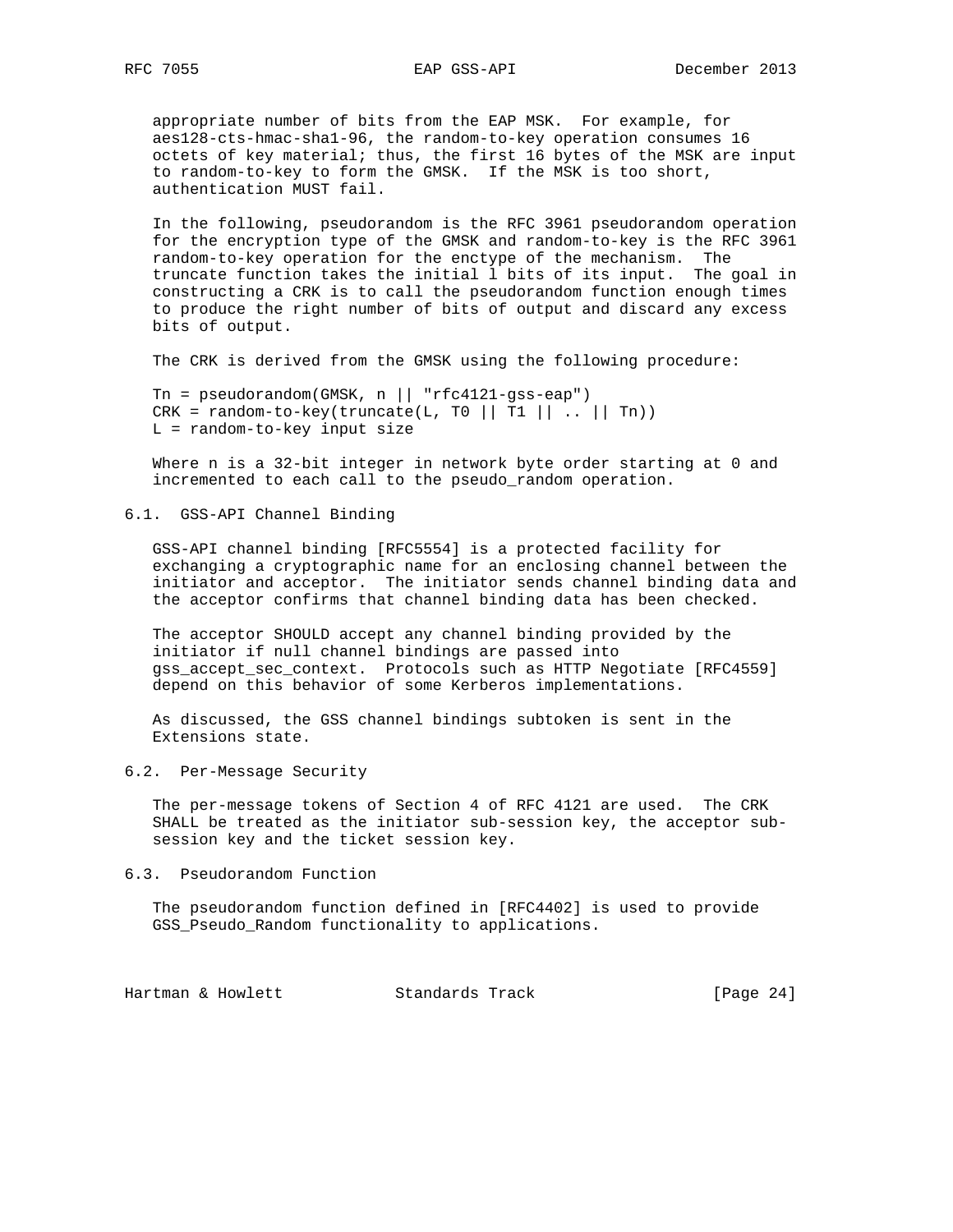# 7. IANA Considerations

This specification creates a number of IANA registries.

#### 7.1. OID Registry

 IANA has created a registry of ABFAB object identifiers titled "Object Identifiers for Application Bridging for Federated Access". The initial contents of the registry are specified below. The registration policy is IETF Review or IESG Approval [RFC5226]. Early allocation is permitted. IANA has updated the reference for the root of this OID delegation to point to the newly created registry.

| Decimal | Name      | Description                                         | References |
|---------|-----------|-----------------------------------------------------|------------|
|         |           |                                                     |            |
|         | Reserved  | Reserved                                            | RFC 7055   |
|         |           | mechanisms A sub-arc containing ABFAB<br>mechanisms | RFC 7055   |
|         | nametypes | A sub-arc containing ABFAB<br>GSS-API Name Types    | RFC 7055   |

Prefix:

 iso.org.dod.internet.security.mechanisms.abfab (1.3.6.1.5.5.15)

 NOTE: the following mechanisms registry is the root of the OID for the mechanism in question. As discussed in Section 5.1, a Kerberos encryption type number [RFC3961] is appended to the mechanism version OID below to form the OID of a specific mechanism.

#### Prefix:

 iso.org.dod.internet.security.mechanisms.abfab.mechanisms (1.3.6.1.5.5.15.1)

| Decimal | Name       | Description           | References |
|---------|------------|-----------------------|------------|
|         |            |                       |            |
|         | Reserved   | Reserved              | RFC 7055   |
|         | ass-eap-vl | The GSS-EAP mechanism | RFC 7055   |

Prefix:

 iso.org.dod.internet.security.mechanisms.abfab.nametypes (1.3.6.1.5.5.15.2)

| Decimal Name |                     | Description | References |                       |  |
|--------------|---------------------|-------------|------------|-----------------------|--|
|              |                     |             |            |                       |  |
|              | Reserved Reserved   |             | RFC 7055   |                       |  |
|              | GSS EAP NT EAP NAME |             |            | RFC 7055, Section 3.1 |  |
|              |                     |             |            |                       |  |

Hartman & Howlett Standards Track [Page 25]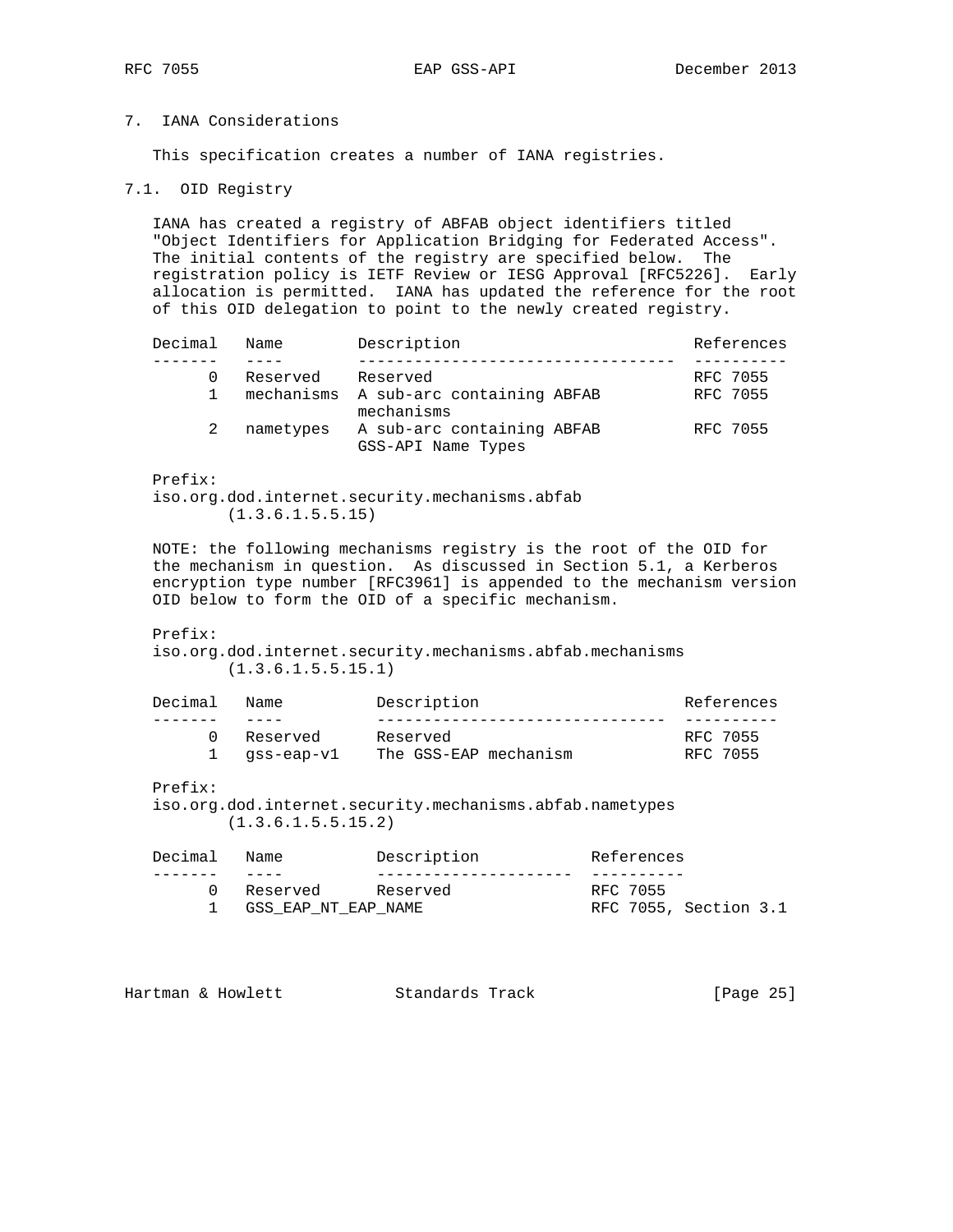# 7.2. RFC 4121 Token Identifiers

 In the top-level registry titled "Kerberos V GSS-API Mechanism Parameters", a subregistry called "Kerberos GSS-API Token Type Identifiers" was created; the references for this subregistry are RFC 4121 and this document. The allocation procedure is Expert Review [RFC5226]. The Expert's primary job is to make sure that token type identifiers are requested by an appropriate requester for the RFC 4121 mechanism in which they will be used and that multiple values are not allocated for the same purpose. For RFC 4121 and this mechanism, the Expert is currently expected to make allocations for token identifiers from documents in the IETF stream; effectively, for these mechanisms, the Expert currently confirms the allocation meets the requirements of the IETF Review process.

 The ID field is a hexadecimal token identifier specified in network byte order.

The initial registrations are as follows:

| ID    | Description                                | Reference                 |
|-------|--------------------------------------------|---------------------------|
| 01 00 | KRB AP REQ                                 | RFC 4121, Section 4.1     |
| 02 00 | KRB AP REP                                 | RFC 4121, Section 4.1     |
| 03 00 | KRB ERROR                                  | RFC 4121, Section 4.1     |
|       | $04$ 04   MIC tokens                       | RFC 4121, Section 4.2.6.1 |
| 05 04 | wrap tokens                                | RFC 4121, Section 4.2.6.2 |
|       | 06 01   GSS-EAP initiator context<br>token | RFC 7055, Section 5       |
|       | 06 02   GSS EAP acceptor context<br>token  | RFC 7055, Section 5       |
|       |                                            |                           |

7.3. GSS-EAP Subtoken Types

 This document creates a top-level registry called "The Extensible Authentication Protocol Mechanism for the Generic Security Service Application Programming Interface (GSS-EAP) Parameters". In any short form of that name, including any URI for this registry, it is important that the string GSS come before the string EAP; this will

Hartman & Howlett Standards Track [Page 26]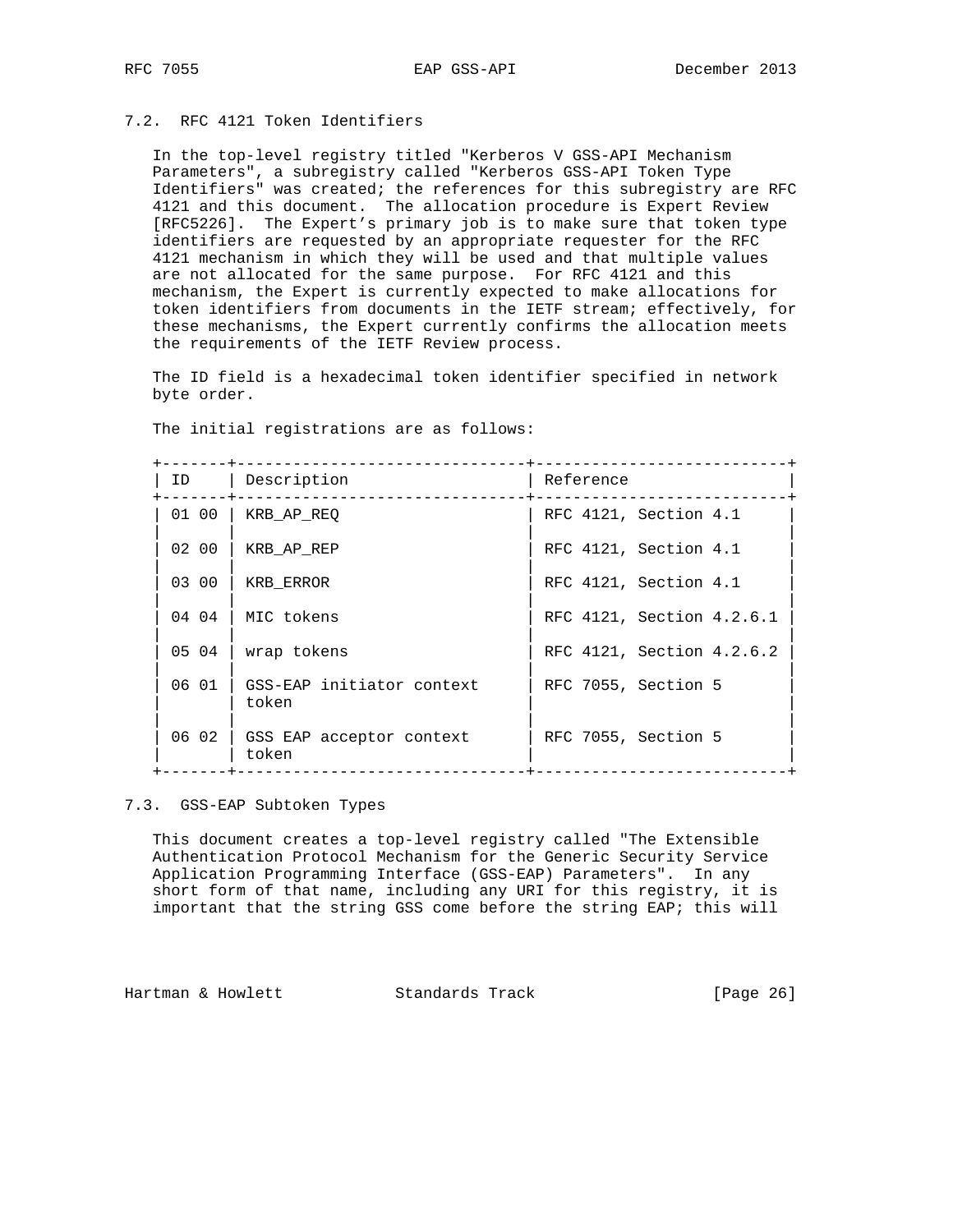help to distinguish registries if EAP methods for performing GSS-API authentication are ever defined.

 In this registry is a subregistry of subtoken types. Identifiers are 32-bit integers; the upper bit (0x80000000) is reserved as a critical flag and should not be indicated in the registration. Assignments of GSS-EAP subtoken types are made by Expert Review [RFC5226]. The Expert is expected to require a public specification of the subtoken similar in detail to registrations given in this document. The security of GSS-EAP depends on making sure that subtoken information has adequate protection and that the overall mechanism continues to be secure. Examining the security and architectural consistency of the proposed registration is the primary responsibility of the Expert.

| Type                | Description              | Reference     |
|---------------------|--------------------------|---------------|
| 0x00000001          | Error                    | Section 5.3   |
| $0 \times 0000000B$ | Vendor                   | Section 5.4.1 |
| 0x00000002          | Acceptor name request    | Section 5.4.2 |
| $0 \times 00000003$ | Acceptor name response   | Section 5.4.3 |
| 0x00000005          | EAP request              | Section 5.5.1 |
| $0 \times 00000004$ | EAP response             | Section 5.5.2 |
| 0x0000000C          | Flags                    | Section 5.6.1 |
| 0x00000006          | GSS-API channel bindings | Section 5.6.2 |
| 0x0000000D          | Initiator MIC            | Section 5.6.3 |
| 0x0000000E          | Acceptor MIC             | Section 5.6.3 |
|                     |                          |               |

## 7.4. RADIUS Attribute Assignments

 The following RADIUS attribute type values [RFC3575] are assigned. The allocation instructions in Section 10.3 of [RFC6929] have been followed.

Hartman & Howlett Standards Track [Page 27]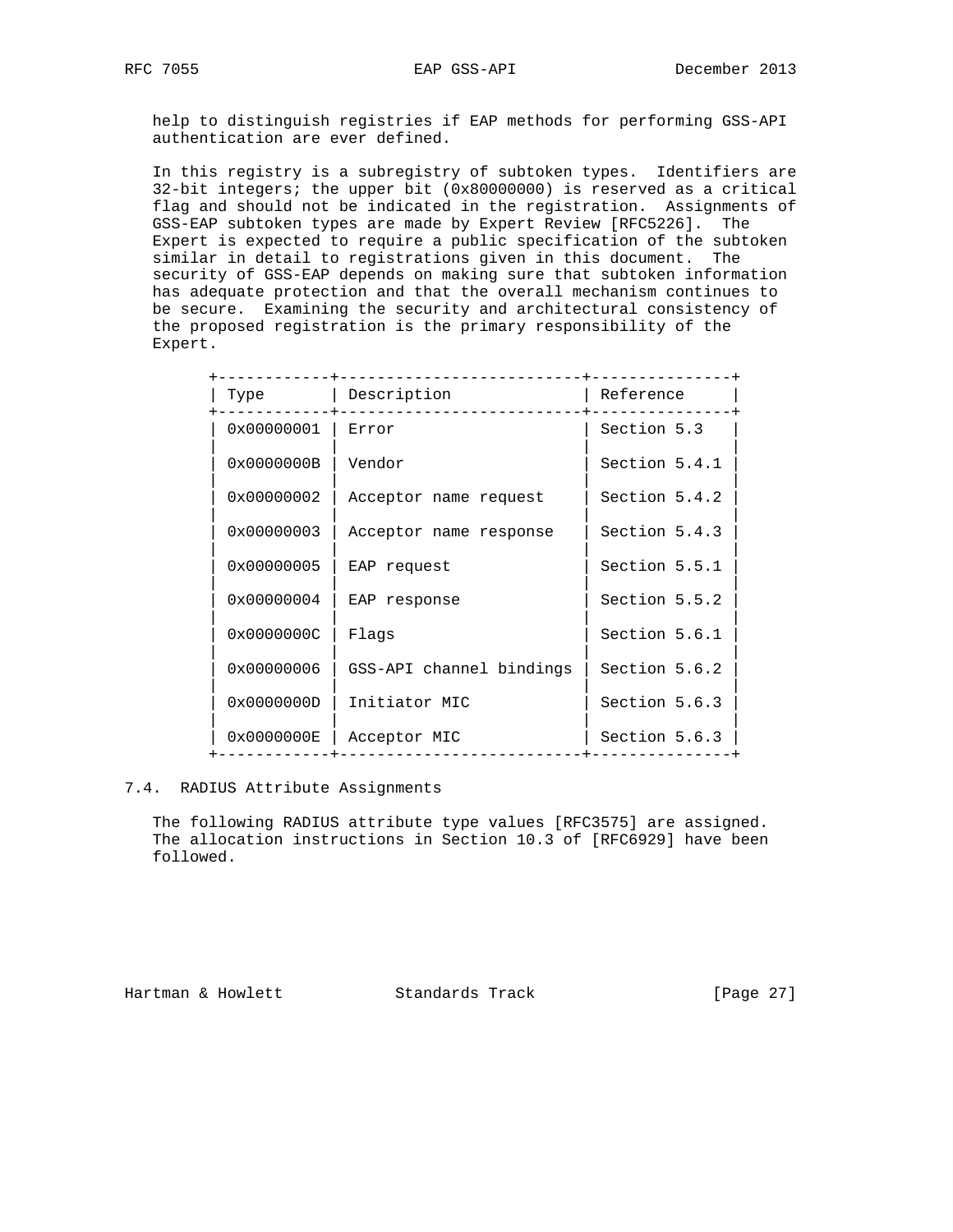| Description                    | Value | More Information                     |
|--------------------------------|-------|--------------------------------------|
| GSS-Acceptor-Service-Name      | 164   | user-or-service portion<br>of name   |
| GSS-Acceptor-Host-Name         | 165   | host portion of name                 |
| GSS-Acceptor-Service-Specifics | 166   | service-specifics<br>portion of name |
| GSS-Acceptor-Realm-Name        | 167   | Realm portion of name                |

#### 7.5. Registration of the EAP-AES128 SASL Mechanisms

 Subject: Registration of SASL mechanisms EAP-AES128 and EAP-AES128-PLUS

SASL mechanism names: EAP-AES128 and EAP-AES128-PLUS

Security considerations: See RFC 5801 and RFC 7055

Published specification (recommended): RFC 7055

 Person & email address to contact for further information: Abfab Working Group, abfab@ietf.org

Intended usage: common

Owner/Change controller: iesg@ietf.org

 Note: This mechanism describes the GSS-EAP mechanism used with the aes128-cts-hmac-sha1-96 enctype. The GSS-API OID for this mechanism is 1.3.6.1.5.5.15.1.1.17.

 As described in RFC 5801, a PLUS variant of this mechanism is also required.

7.6. GSS-EAP Errors

 A new subregistry is created in the GSS-EAP parameters registry titled "GSS-EAP Error Codes". The error codes in this registry are unsigned 32-bit numbers. Values less than or equal to 127 are assigned by Standards Action [RFC5226]. Values 128 through 255 are assigned with the Specification Required assignment policy [RFC5226].

Hartman & Howlett Standards Track [Page 28]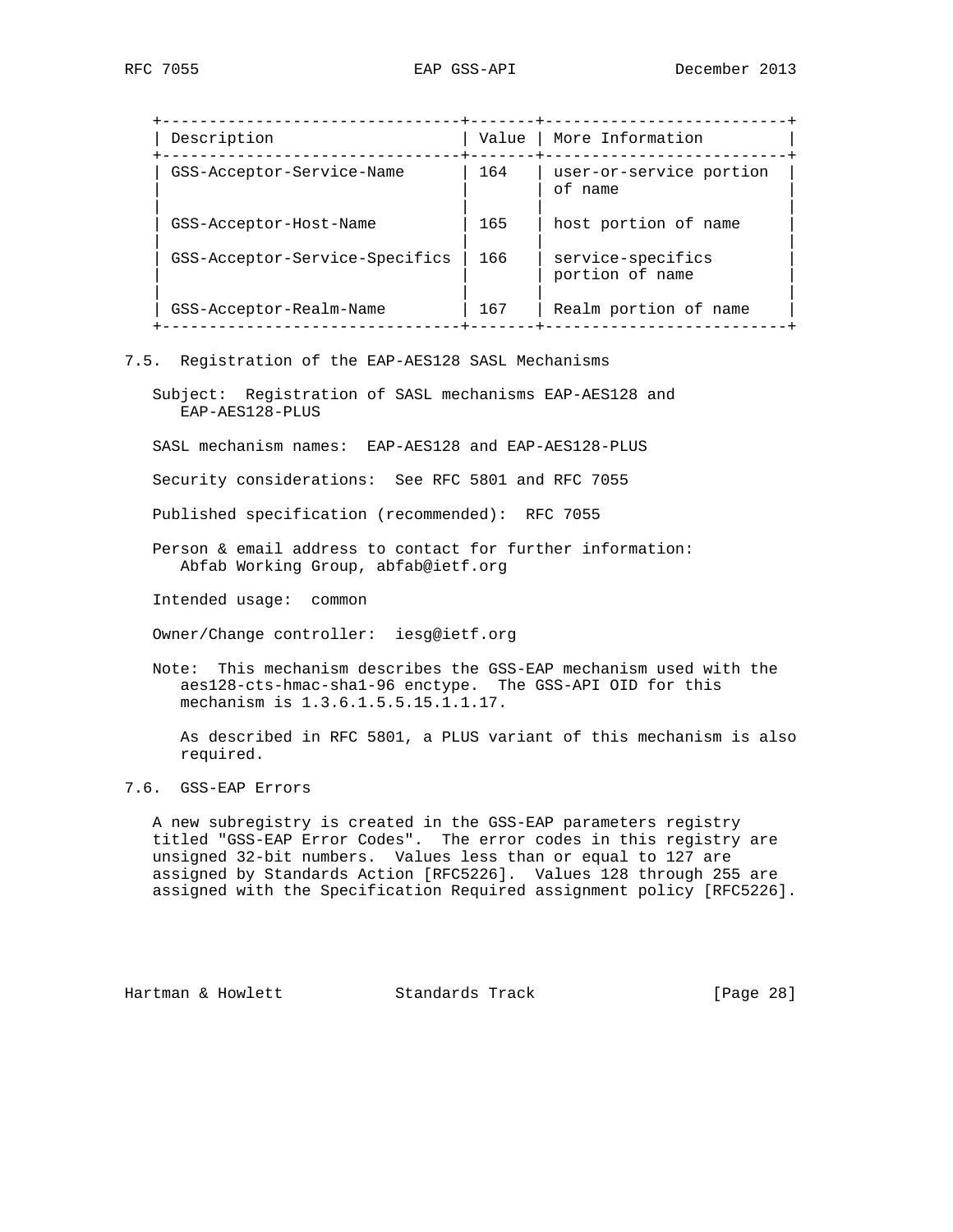Values greater than 255 are reserved; updates to registration policy may make these values available for assignment and implementations MUST be prepared to receive them.

This table provides the initial contents of the registry.

|          | Value   Description                                |
|----------|----------------------------------------------------|
| $\Omega$ | Reserved                                           |
| 1        | Buffer is incorrect size                           |
| 2        | Incorrect mechanism OID                            |
| 3        | Token is corrupted                                 |
| 4        | Token is truncated                                 |
| 5        | Packet received by direction that sent it          |
| 6        | Incorrect token type identifier                    |
| 7        | Unhandled critical subtoken received               |
| 8        | Missing required subtoken                          |
| 9        | Duplicate subtoken type                            |
| 10       | Received unexpected subtoken for current state     |
| 11       | EAP did not produce a key                          |
| 12       | EAP key too short                                  |
| 13       | Authentication rejected                            |
| 14       | AAA returned an unexpected message type            |
| 15       | AAA response did not include EAP request           |
| 16       | Generic AAA failure<br>--------------------------- |

Hartman & Howlett Standards Track [Page 29]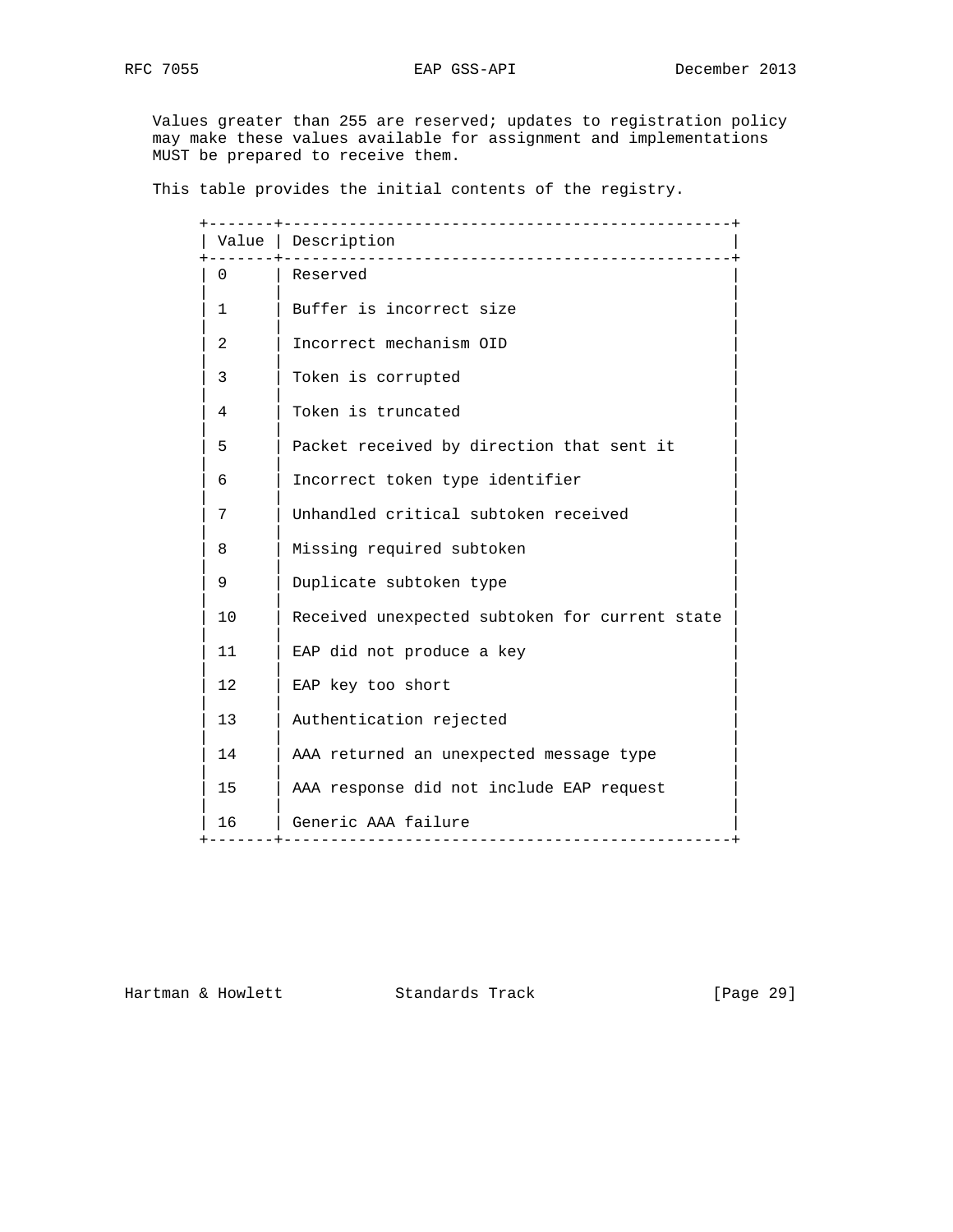## 7.7. GSS-EAP Context Flags

 A new subregistry is created in the GSS-EAP parameters registry. This registry holds registrations of flag bits sent in the flags subtoken (Section 5.6.1). There are 32 flag bits available for registration represented as hexadecimal numbers from the most significant bit 0x80000000 to the least significant bit 0x1. The registration policy for this registry is IETF Review or, in exceptional cases, IESG Approval. The following table indicates initial registrations; all other values are available for assignment.

| Flag   Name | ------+-------------------+-----------    | Reference |  |
|-------------|-------------------------------------------|-----------|--|
|             | $0x2$   GSS_C_MUTUAL_FLAG   Section 5.6.1 |           |  |

8. Security Considerations

 RFC 3748 discusses security issues surrounding EAP. RFC 5247 discusses the security and requirements surrounding key management that leverages the AAA infrastructure. These documents are critical to the security analysis of this mechanism.

 RFC 2743 discusses generic security considerations for the GSS-API. RFC 4121 discusses security issues surrounding the specific per message services used in this mechanism.

 As discussed in Section 4, this mechanism may introduce multiple layers of security negotiation into application protocols. Multiple layer negotiations are vulnerable to a bid-down attack when a mechanism negotiated at the outer layer is preferred to some but not all mechanisms negotiated at the inner layer; see Section 7.3 of [RFC4462] for an example. One possible approach to mitigate this attack is to construct security policy such that the preference for all mechanisms negotiated in the inner layer falls between preferences for two outer-layer mechanisms or falls at one end of the overall ranked preferences including both the inner and outer layer. Another approach is to only use this mechanism when it has specifically been selected for a given service. The second approach is likely to be common in practice because one common deployment will involve an EAP supplicant interacting with a user to select a given identity. Only when an identity is successfully chosen by the user will this mechanism be attempted.

 EAP channel binding is used to give the GSS-API initiator confidence in the identity of the GSS-API acceptor. Thus, the security of this mechanism depends on the use and verification of EAP channel binding.

Hartman & Howlett Standards Track [Page 30]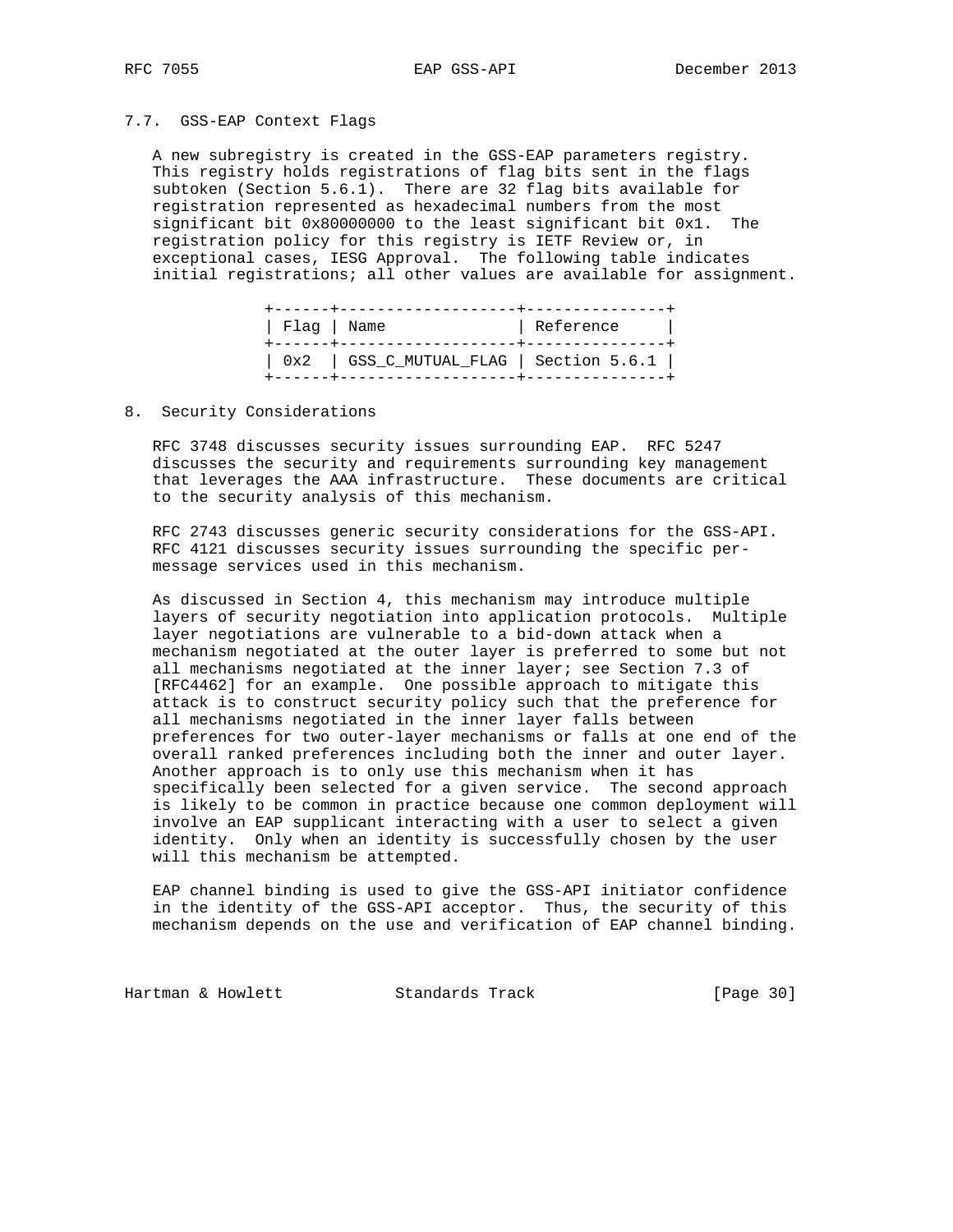Today, EAP channel binding is in very limited deployment. If EAP channel binding is not used, then the system may be vulnerable to phishing attacks where a user is diverted from one service to another. If the EAP method in question supports mutual authentication then users can only be diverted between servers that are part of the same AAA infrastructure. For deployments where membership in the AAA infrastructure is limited, this may serve as a significant limitation on the value of phishing as an attack. For other deployments, use of EAP channel binding is critical to avoid phishing. These attacks are possible with EAP today although not typically with common GSS-API mechanisms. For this reason, implementations are required to implement and use EAP channel binding; see Section 3 for details.

 The security considerations of EAP channel binding [RFC6677] describe the security properties of channel binding. Two attacks are worth calling out here. First, when a tunneled EAP method is used, it is critical that the channel binding be performed with an EAP server trusted by the peer. With existing EAP methods, this typically requires validating the certificate of the server tunnel endpoint back to a trust anchor and confirming the name of the entity who is a subject of that certificate. EAP methods may suffer from bid-down attacks where an attacker can cause a peer to think that a particular EAP server does not support channel binding. This does not directly cause a problem because mutual authentication is only offered at the GSS-API level when channel binding to the server's identity is successful. However, when an EAP method is not vulnerable to these bid-down attacks, additional protection is available. This mechanism will benefit significantly from new strong EAP methods such as [TEAP].

 Every proxy in the AAA chain from the authenticator to the EAP server needs to be trusted to help verify channel bindings and to protect the integrity of key material. GSS-API applications may be built to assume a trust model where the acceptor is directly responsible for authentication. However, GSS-API is definitely used with trusted third-party mechanisms such as Kerberos.

 RADIUS does provide a weak form of hop-by-hop confidentiality of key material based on using MD5 as a stream cipher. Diameter can use TLS or IPsec but has no mandatory-to-implement confidentiality mechanism. Operationally, protecting key material as it is transported between the Identity Provider (IdP) and Relying Party (RP) is critical to per-message security and verification of GSS-API channel binding [RFC5056]. Mechanisms such as RADIUS over TLS [RFC6614] provide significantly better protection of key material than the base RADIUS specification.

Hartman & Howlett Standards Track [Page 31]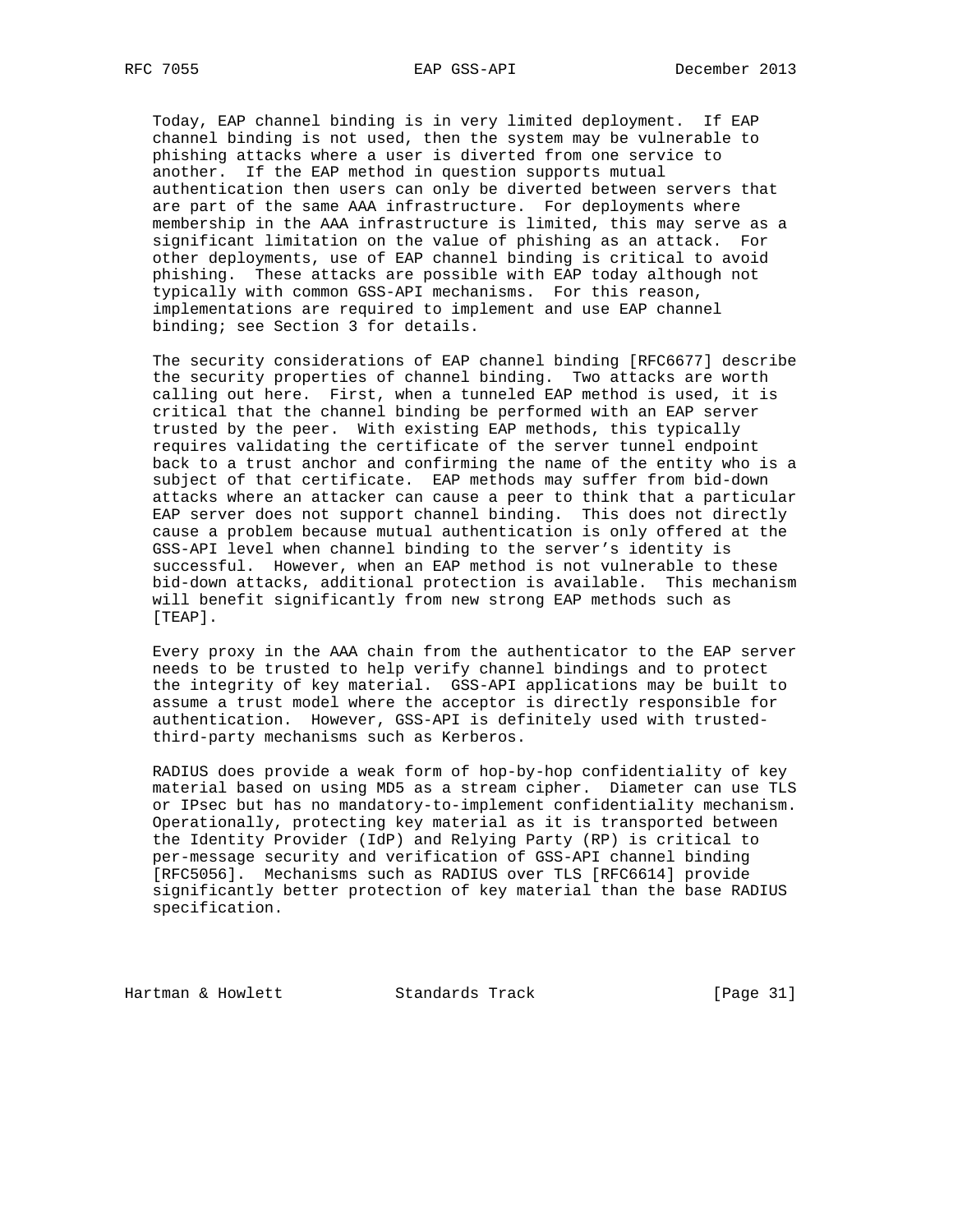9. Acknowledgements

 Luke Howard, Jim Schaad, Alejandro Perez Mendez, Alexey Melnikov, and Sujing Zhou provided valuable reviews of this document.

 Rhys Smith provided the text for the OID registry section. Sam Hartman's work on this document has been funded by JANET.

- 10. References
- 10.1. Normative References
	- [GSS-IANA] IANA, "GSS-API Service Name Registry", <http://www.iana.org/assignments/gssapi-service-names>.
	- [RFC2119] Bradner, S., "Key words for use in RFCs to Indicate Requirement Levels", BCP 14, RFC 2119, March 1997.
	- [RFC2743] Linn, J., "Generic Security Service Application Program Interface Version 2, Update 1", RFC 2743, January 2000.
	- [RFC2744] Wray, J., "Generic Security Service API Version 2 : C-bindings", RFC 2744, January 2000.
	- [RFC3575] Aboba, B., "IANA Considerations for RADIUS (Remote Authentication Dial In User Service)", RFC 3575, July 2003.
	- [RFC3748] Aboba, B., Blunk, L., Vollbrecht, J., Carlson, J., and H. Levkowetz, "Extensible Authentication Protocol (EAP)", RFC 3748, June 2004.
	- [RFC3961] Raeburn, K., "Encryption and Checksum Specifications for Kerberos 5", RFC 3961, February 2005.
	- [RFC4121] Zhu, L., Jaganathan, K., and S. Hartman, "The Kerberos Version 5 Generic Security Service Application Program Interface (GSS-API) Mechanism: Version 2", RFC 4121, July 2005.
	- [RFC4282] Aboba, B., Beadles, M., Arkko, J., and P. Eronen, "The Network Access Identifier", RFC 4282, December 2005.
	- [RFC4401] Williams, N., "A Pseudo-Random Function (PRF) API Extension for the Generic Security Service Application Program Interface (GSS-API)", RFC 4401, February 2006.

Hartman & Howlett Standards Track [Page 32]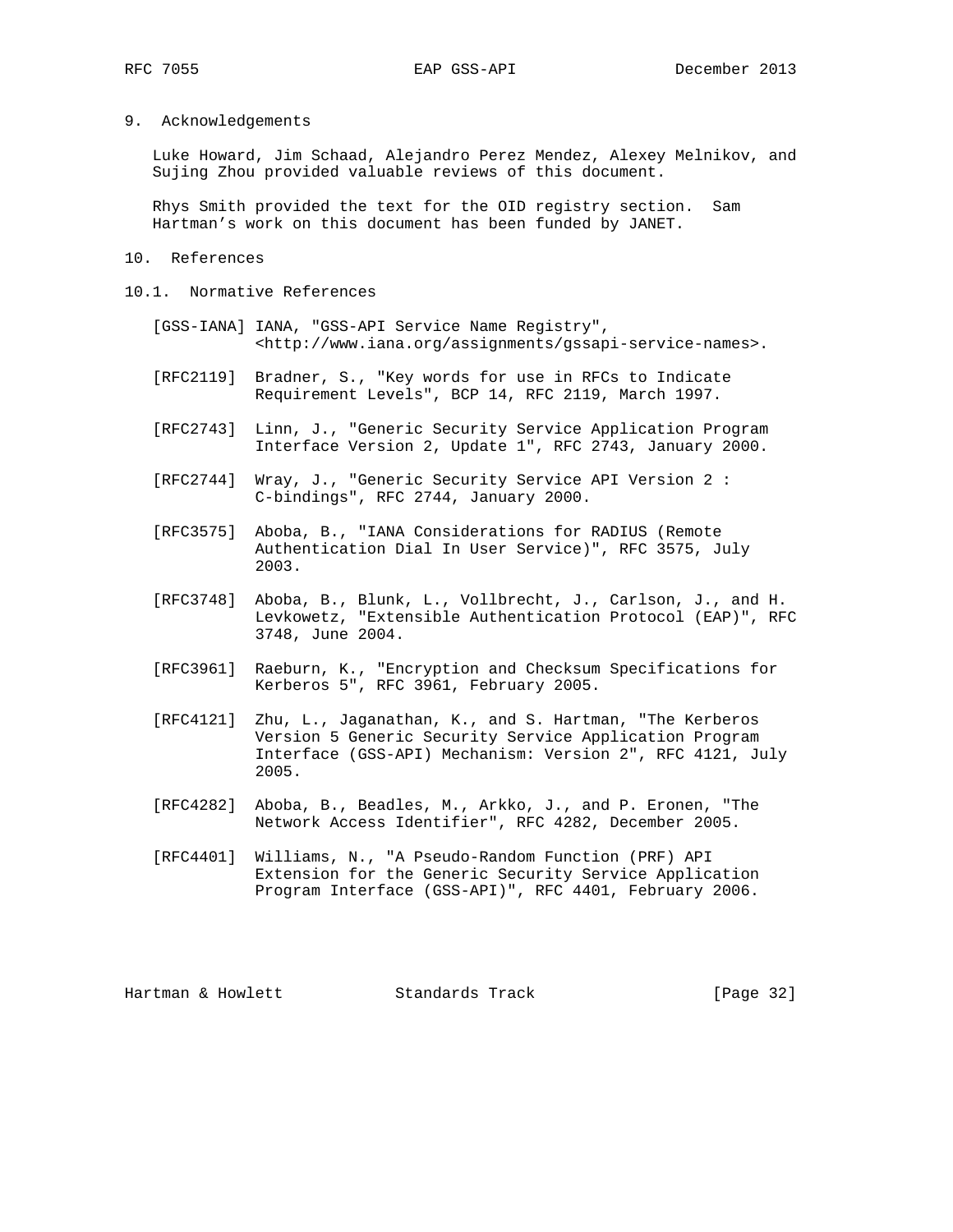- [RFC4402] Williams, N., "A Pseudo-Random Function (PRF) for the Kerberos V Generic Security Service Application Program Interface (GSS-API) Mechanism", RFC 4402, February 2006.
- [RFC5056] Williams, N., "On the Use of Channel Bindings to Secure Channels", RFC 5056, November 2007.
- [RFC5226] Narten, T. and H. Alvestrand, "Guidelines for Writing an IANA Considerations Section in RFCs", BCP 26, RFC 5226, May 2008.
- [RFC5234] Crocker, D. and P. Overell, "Augmented BNF for Syntax Specifications: ABNF", STD 68, RFC 5234, January 2008.
- [RFC5554] Williams, N., "Clarifications and Extensions to the Generic Security Service Application Program Interface (GSS-API) for the Use of Channel Bindings", RFC 5554, May 2009.
- [RFC5891] Klensin, J., "Internationalized Domain Names in Applications (IDNA): Protocol", RFC 5891, August 2010.
- [RFC6677] Hartman, S., Clancy, T., and K. Hoeper, "Channel-Binding Support for Extensible Authentication Protocol (EAP) Methods", RFC 6677, July 2012.
- [RFC7057] Winter, S. and J. Salowey, "Update to the Extensible Authentication Protocol (EAP) Applicability Statement for Application Bridging for Federated Access Beyond Web (ABFAB)", RFC 7057, December 2013.
- 10.2. Informative References

[ABFAB-ARCH]

 Howlett, J., Hartman, S., Tschofenig, H., Lear, E., and J. Schaad, "Application Bridging for Federated Access Beyond Web (ABFAB) Architecture", Work in Progress, July 2013.

- [RFC1964] Linn, J., "The Kerberos Version 5 GSS-API Mechanism", RFC 1964, June 1996.
- [RFC3579] Aboba, B. and P. Calhoun, "RADIUS (Remote Authentication Dial In User Service) Support For Extensible Authentication Protocol (EAP)", RFC 3579, September 2003.
- [RFC4072] Eronen, P., Hiller, T., and G. Zorn, "Diameter Extensible Authentication Protocol (EAP) Application", RFC 4072, August 2005.

Hartman & Howlett Standards Track [Page 33]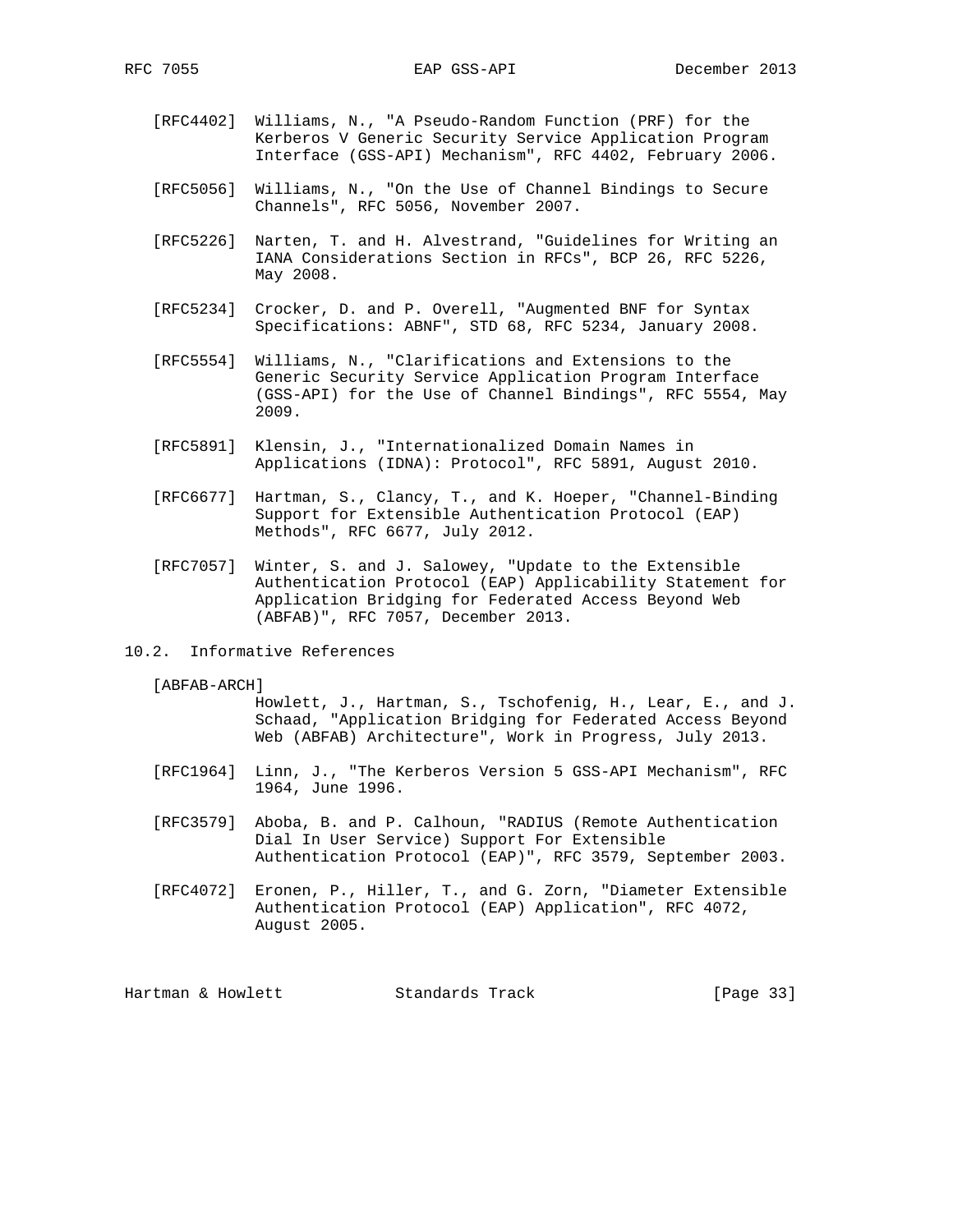- [RFC4178] Zhu, L., Leach, P., Jaganathan, K., and W. Ingersoll, "The Simple and Protected Generic Security Service Application Program Interface (GSS-API) Negotiation Mechanism", RFC 4178, October 2005.
- [RFC4422] Melnikov, A. and K. Zeilenga, "Simple Authentication and Security Layer (SASL)", RFC 4422, June 2006.
- [RFC4462] Hutzelman, J., Salowey, J., Galbraith, J., and V. Welch, "Generic Security Service Application Program Interface (GSS-API) Authentication and Key Exchange for the Secure Shell (SSH) Protocol", RFC 4462, May 2006.
- [RFC4559] Jaganathan, K., Zhu, L., and J. Brezak, "SPNEGO-based Kerberos and NTLM HTTP Authentication in Microsoft Windows", RFC 4559, June 2006.
- [RFC5178] Williams, N. and A. Melnikov, "Generic Security Service Application Program Interface (GSS-API) Internationalization and Domain-Based Service Names and Name Type", RFC 5178, May 2008.
- [RFC5247] Aboba, B., Simon, D., and P. Eronen, "Extensible Authentication Protocol (EAP) Key Management Framework", RFC 5247, August 2008.
- [RFC6066] Eastlake, D., "Transport Layer Security (TLS) Extensions: Extension Definitions", RFC 6066, January 2011.
- [RFC6614] Winter, S., McCauley, M., Venaas, S., and K. Wierenga, "Transport Layer Security (TLS) Encryption for RADIUS", RFC 6614, May 2012.
- [RFC6929] DeKok, A. and A. Lior, "Remote Authentication Dial In User Service (RADIUS) Protocol Extensions", RFC 6929, April 2013.
- [TEAP] Zhou, H., Cam-Winget, N., Salowey, J., and S. Hanna, "Tunnel EAP Method (TEAP) Version 1", Work in Progress, September 2013.